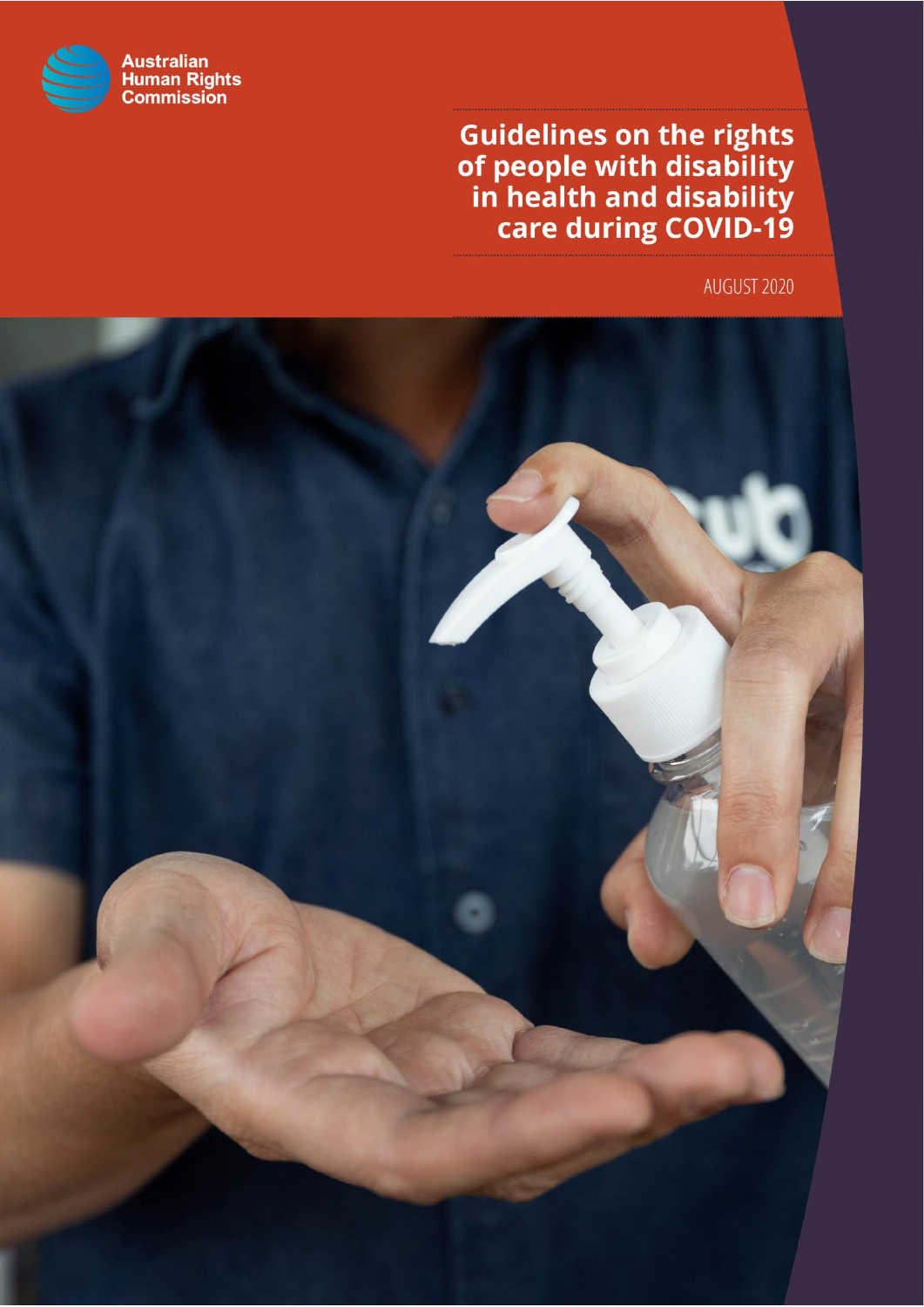Australian Human Rights Commission *Guidelines on the rights of people with disability in health and disability care during COVID-19 – August 2020*

© Australian Human Rights Commission 2020.

The Australian Human Rights Commission encourages the dissemination and exchange of information presented in this publication.



All material presented in this publication is licensed under the Creative Commons Attribution 4.0 International Licence, with the exception of:

- photographs and images;
- the Commission's logo, any branding or trademarks;
- content or material provided by third parties; and
- where otherwise indicated.

To view a copy of this licence, visit [http://creativecommons.org/licenses/by/4.0/legalcode.](http://creativecommons.org/licenses/by/4.0/legalcode)

In essence, you are free to copy, communicate and adapt the publication, as long as you attribute the Australian Human Rights Commission and abide by the other licence terms.

Please give attribution to: © Australian Human Rights Commission 2020.

#### *Guidelines on the rights of people with disability in health and disability care during COVID-19*

ISBN 978-1-925917-24-6

#### **Acknowledgements**

The Australian Human Rights Commission would like to thank the following organisations and individuals for their contributions to the Guidelines:

- the Australian Government Department of Health
- the Advisory Committee for the COVID-19 Response for People with Disability
- those who provided expert advice on earlier drafts of the Guidelines.

The Disability Discrimination Commissioner thanks the following staff of the Australian Human Rights Commission for their contributions: Natasha de Silva, Afton Fife, Graeme Edgerton, Julie O'Brien and Rachel Holt.

This publication can be found in electronic format on the Australian Human Rights Commission's website at [https://www.humanrights.gov.au/our-work/publications.](https://www.humanrights.gov.au/our-work/publications)

For further information about the Australian Human Rights Commission or copyright in this publication, please contact:

Australian Human Rights Commission GPO Box 5218 SYDNEY NSW 2001 Telephone: (02) 9284 9600 Email[: communications@humanrights.gov.au](mailto:communications@humanrights.gov.au)

**Design and layout** Dancingirl Designs **Internal photography** Shutterstock, Adobe Stock **Cover image** Adobe Stock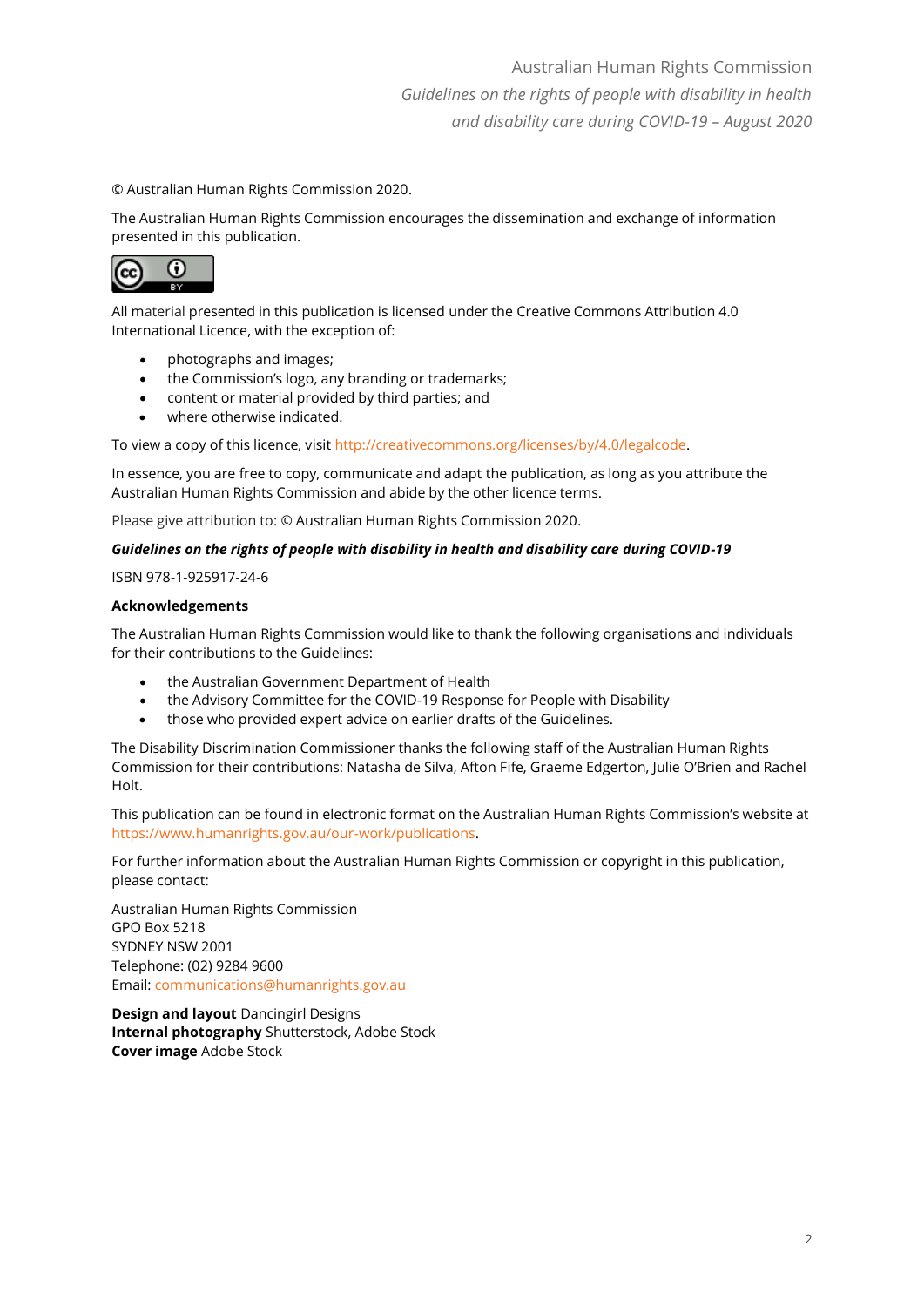# **Contents**

| 1              |     |  |  |  |
|----------------|-----|--|--|--|
| $\overline{2}$ |     |  |  |  |
| 3              |     |  |  |  |
| 4              |     |  |  |  |
| 5              |     |  |  |  |
| 6              |     |  |  |  |
|                | 6.1 |  |  |  |
|                | 6.2 |  |  |  |
|                | 6.3 |  |  |  |
|                | 6.4 |  |  |  |
|                | 6.5 |  |  |  |
|                | 6.6 |  |  |  |
| 7              |     |  |  |  |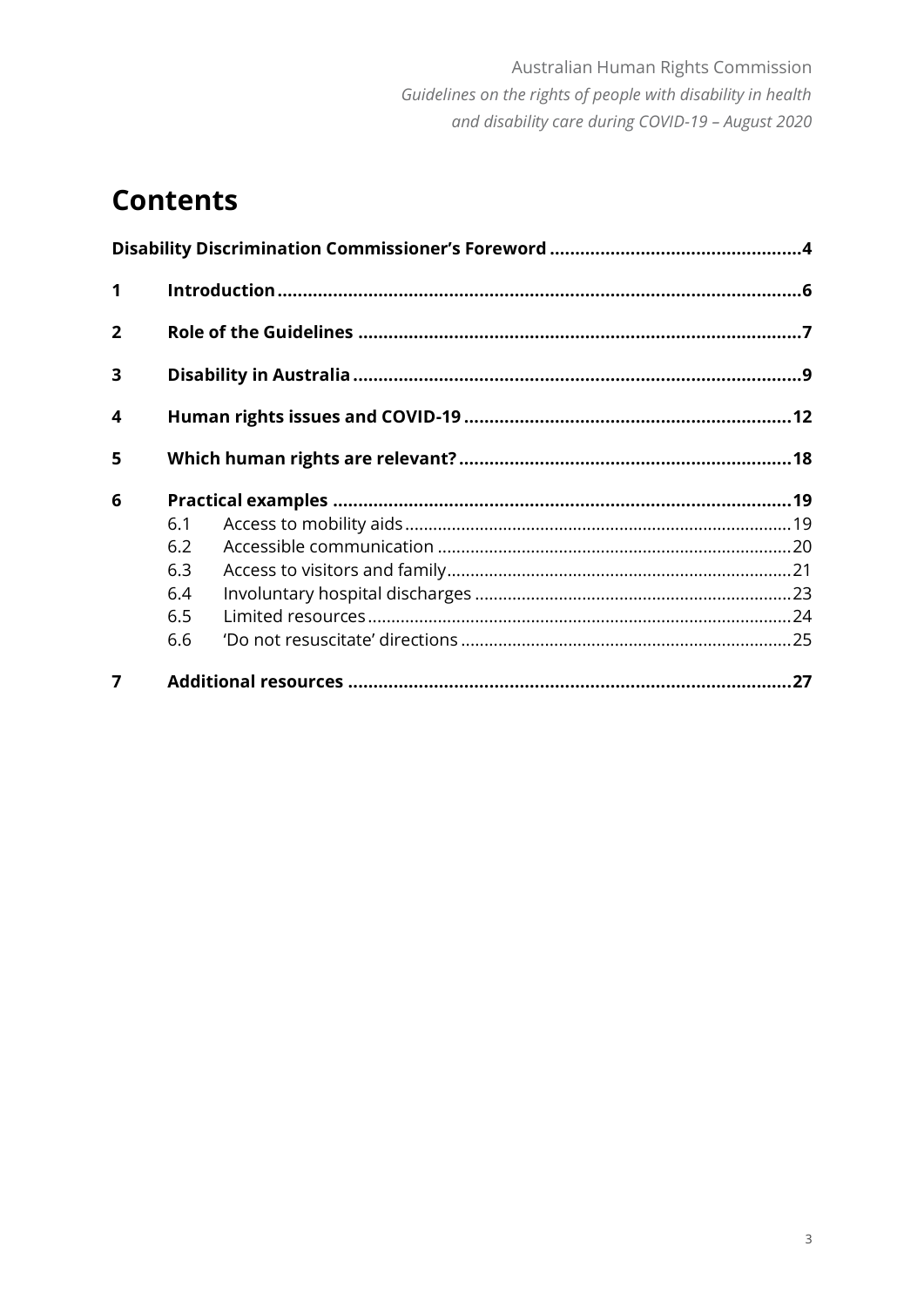# **Disability Discrimination Commissioner's Foreword**

The COVID-19 pandemic has highlighted the systemic disadvantage that people with disability face in Australia and around the world.

The interaction between people with disability and the health care and disability support systems may lead to significant human rights issues. People with disability may be placed in situations where they are vulnerable and profound power imbalances exist. This is particularly the case for people with disability with complex support needs, a cognitive or intellectual disability, or who have a communication disability.

Sometimes human rights issues arise inadvertently when health care professionals or disability support workers may be unaware of their unconscious biases. This is especially the case when resource shortages exist or during times of emergency. At other times, conduct may occur as a result of discriminatory points of view or policies. In all situations, however, there is a possibility that people with disability may be exposed to serious harm.

A critical justification for the creation, signing and ratification of the *Convention on the Rights of Persons with Disabilities* (CRPD) throughout the international community was to acknowledge the specific issues faced by people with disability in society. In particular, there was a need, on occasion, to treat difference differently to achieve substantive equality. There was also a recognised need to plan explicitly for emergency or crisis situations.

The Australian Government Advisory Committee for the COVID-19 Response for People with Disability (Advisory Committee) was formed in April 2020 to deal better with the effect of the coronavirus pandemic on people with disability in Australia and as a reflection of the Australian Government's commitment to the CRPD. The Advisory Committee has as members: representatives of government, civil society, medical professionals and people with disability. I sit as a member of the Advisory Committee in my capacity as Disability Discrimination Commissioner at the Australian Human Rights Commission.

These Guidelines have been drafted to support the implementation of the Advisory Committee's *Management and Operational Plan for People with Disability* (the Plan), which focuses on broad clinical, public health and communication actions by Commonwealth, State and Territory governments. The actions suggested under the Plan, and implemented by health authorities and disability service providers, need to be informed by human rights considerations.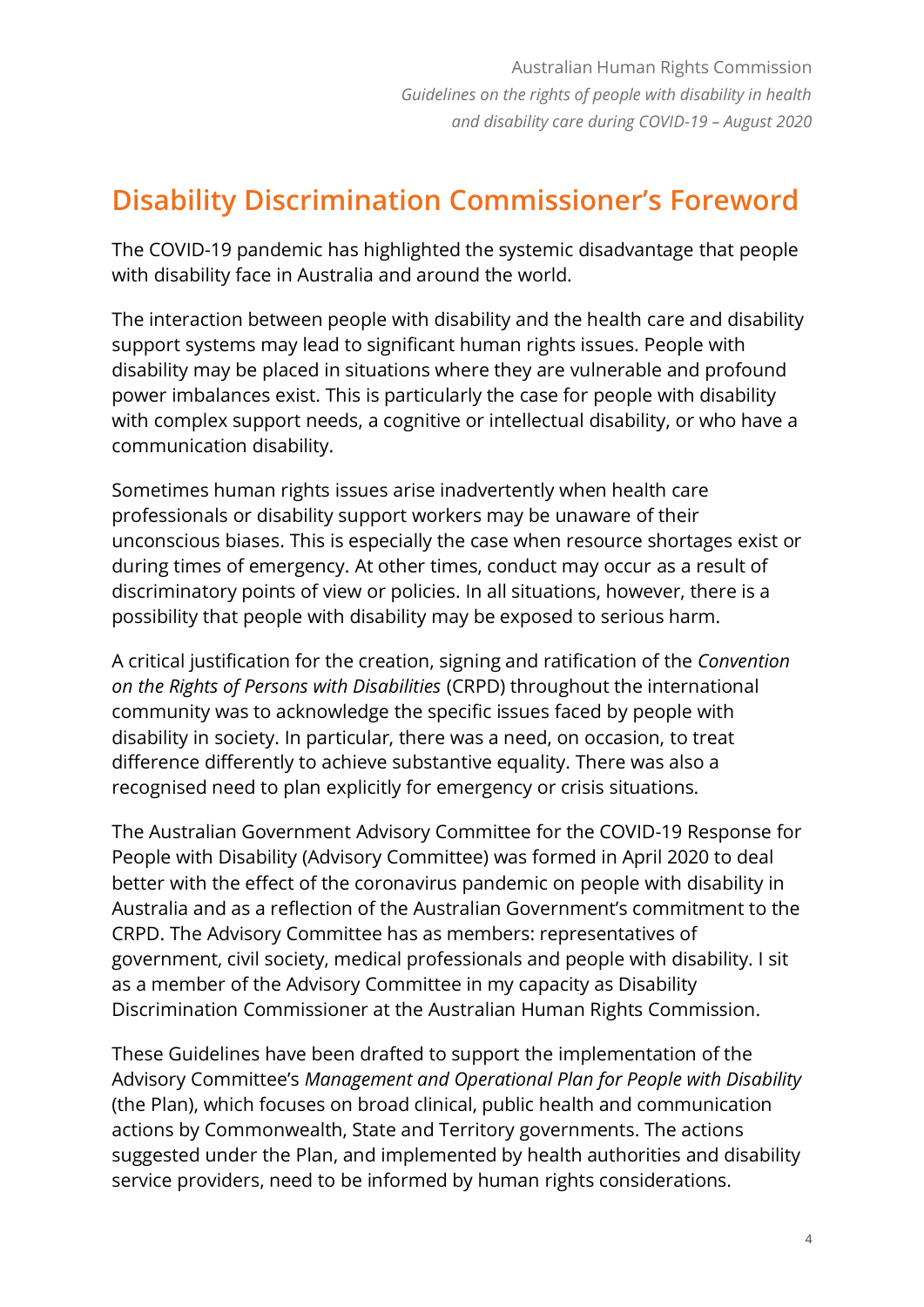Australian Human Rights Commission *Guidelines on the rights of people with disability in health and disability care during COVID-19 – August 2020*

These Guidelines are designed to ensure that human rights considerations inform the decisions made by health care and disability workers when supporting people with disability.

#### **Dr Ben Gauntlett**

Disability Discrimination Commissioner Australian Human Rights Commission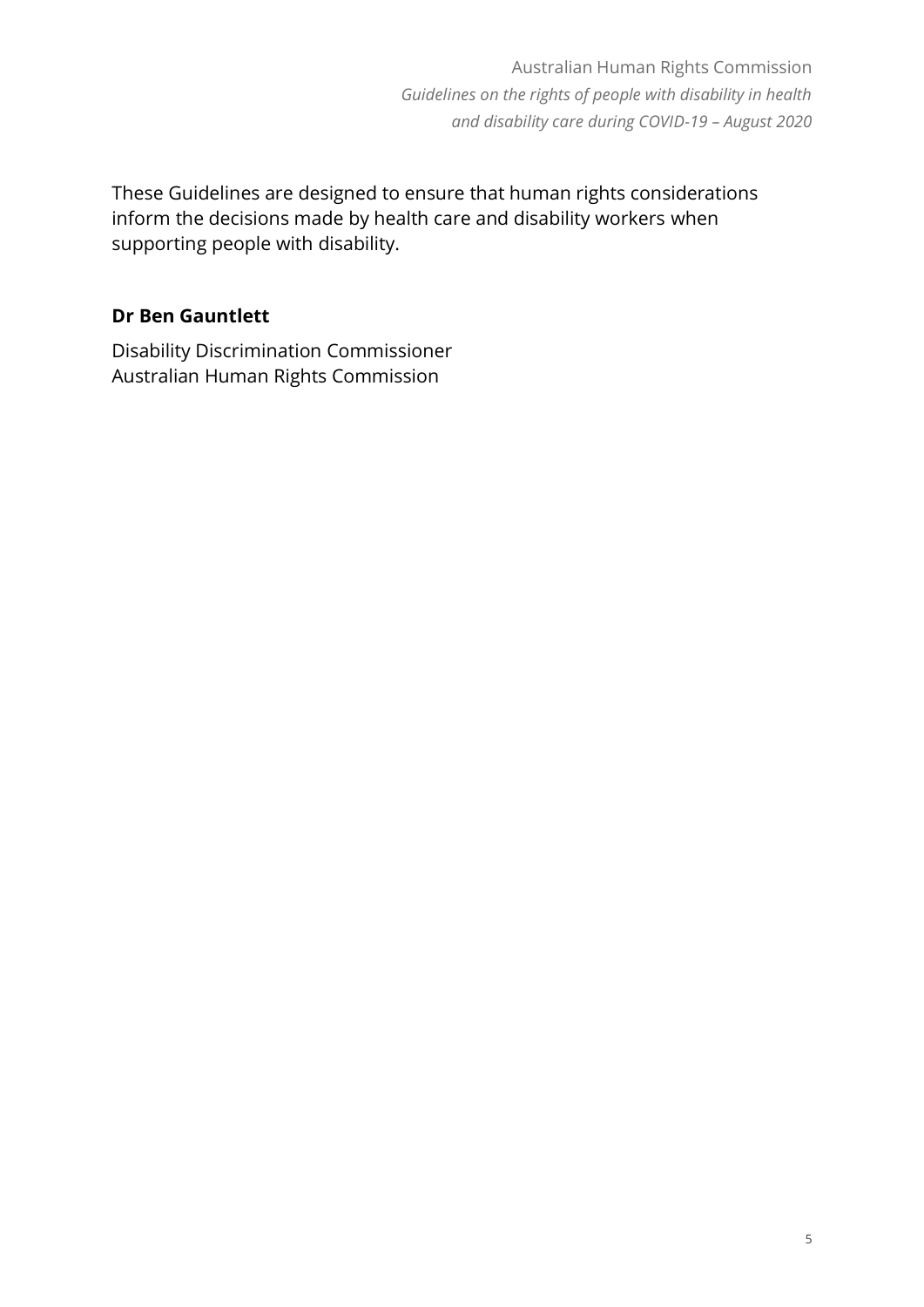# **1 Introduction**

Policy responses to the SARS-CoV-2 virus and associated disease, COVID-19, including isolation and social distancing measures, may in certain circumstances have a greater impact on some people with disability, particularly those who rely on carers and other support people, and those who live or work in high-risk environments.

Treatment protocols for medical practitioners, health and disability support workers may, in certain circumstances, also have the potential to discriminate against people with disability. This occurs when unwarranted assumptions are made about people with disability or when their needs and preferences are not adequately taken into account. This discrimination may be unintentional and undertaken unknowingly.

In some cases, it may be necessary to treat people with disability differently in order to ensure 'disability neutrality'. <sup>1</sup> That is, to ensure that they enjoy their human rights, including the right to health, on an equal basis with other people. This is consistent with the concept of 'substantive equality'. It requires rules to be questioned, differences acknowledged, and reasonable accommodations made rather than ignored, so as to enable equality of opportunity and not just merely equality of treatment.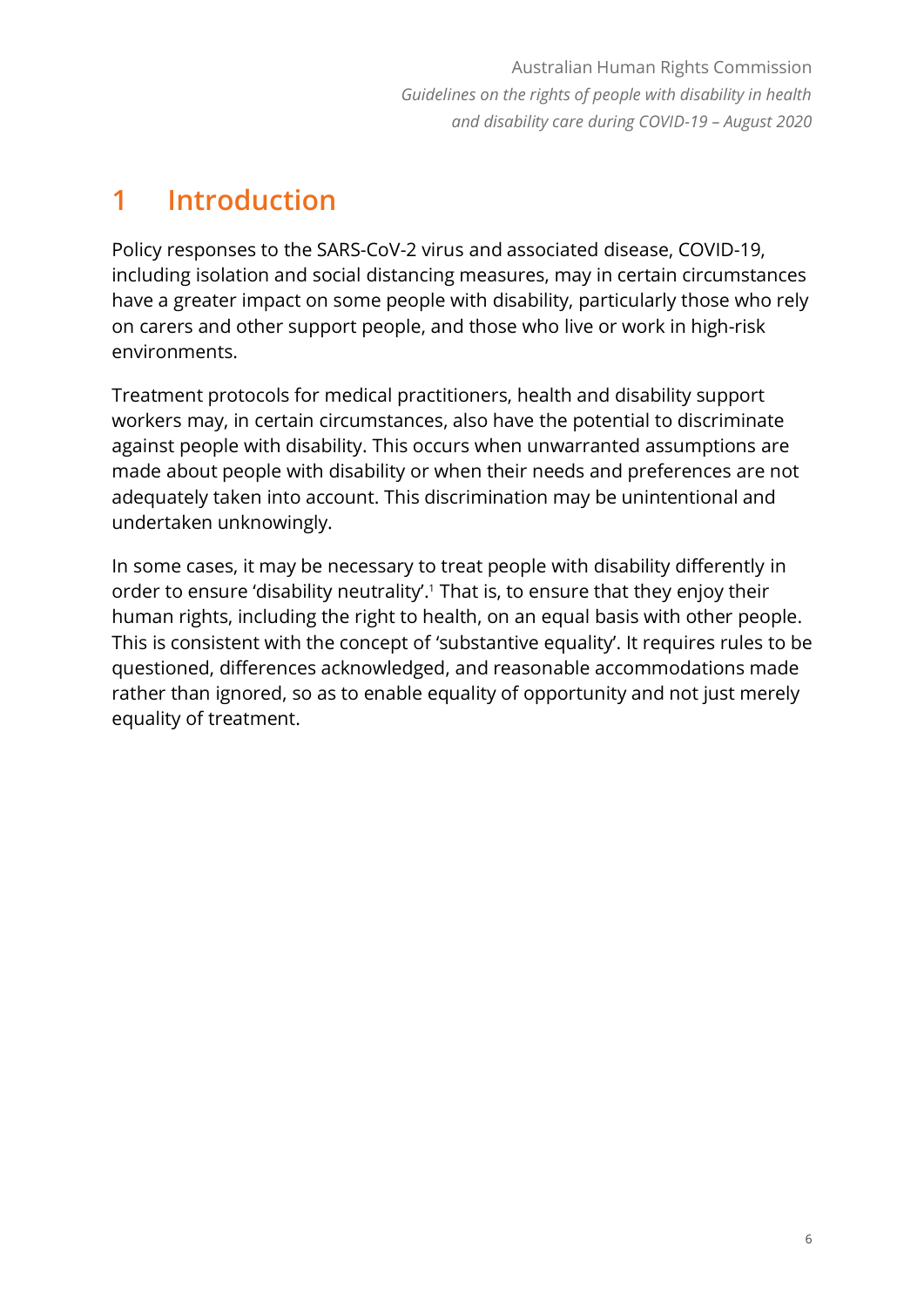# **2 Role of the Guidelines**

These Guidelines are issued under section 67(1)(k) of the *Disability Discrimination Act 1992* (Cth) (the DDA) and section 11(1)(n) of the *Australian Human Rights Commission Act 1986* (Cth). These provisions give the Australian Human Rights Commission the power to publish guidelines 'for the avoidance of discrimination on the ground of disability'<sup>2</sup> and for the avoidance of acts or practices that may be inconsistent with or contrary to any human right.<sup>3</sup>

These Guidelines have been developed to **support** the Advisory Committee for the COVID-19 Response for People with Disability (Advisory Committee) *Management and Operational Plan for People with Disability* (the Plan). The Plan was developed in accordance with the Australian Health Sector Emergency Response Plan for Novel Coronavirus (COVID-19) and has been endorsed by the Australian Health Protection Principal Committee.

# **About the Advisory Committee**

In recognition of the significant impact of the COVID-19 pandemic on people with disability, the Australian Government established the Advisory Committee in early April 2020.

The Advisory Committee advises the Chief Medical Officer. The primary aim of its current work is to ensure the health and safety of people with disability during the COVID-19 pandemic.

The intended **audience** for the Guidelines is health care workers, including medical practitioners, nurses and allied health professionals, and disability services and support workers particularly in the health and disability support systems where individuals with complex support needs are being assisted. The Guidelines may also be a useful resource for people with disability, their families and carers, to assist them to understand their rights in a health care setting.

The **purpose** of the Guidelines is to provide practical guidance on how to apply a human rights-based approach to decision-making within the health system in the context of the current pandemic, that takes the rights of people with disability properly into account. Health care and disability support providers can use these Guidelines as the basis for developing publicly available medical and treatment protocols which uphold the human rights principles outlined.<sup>4</sup>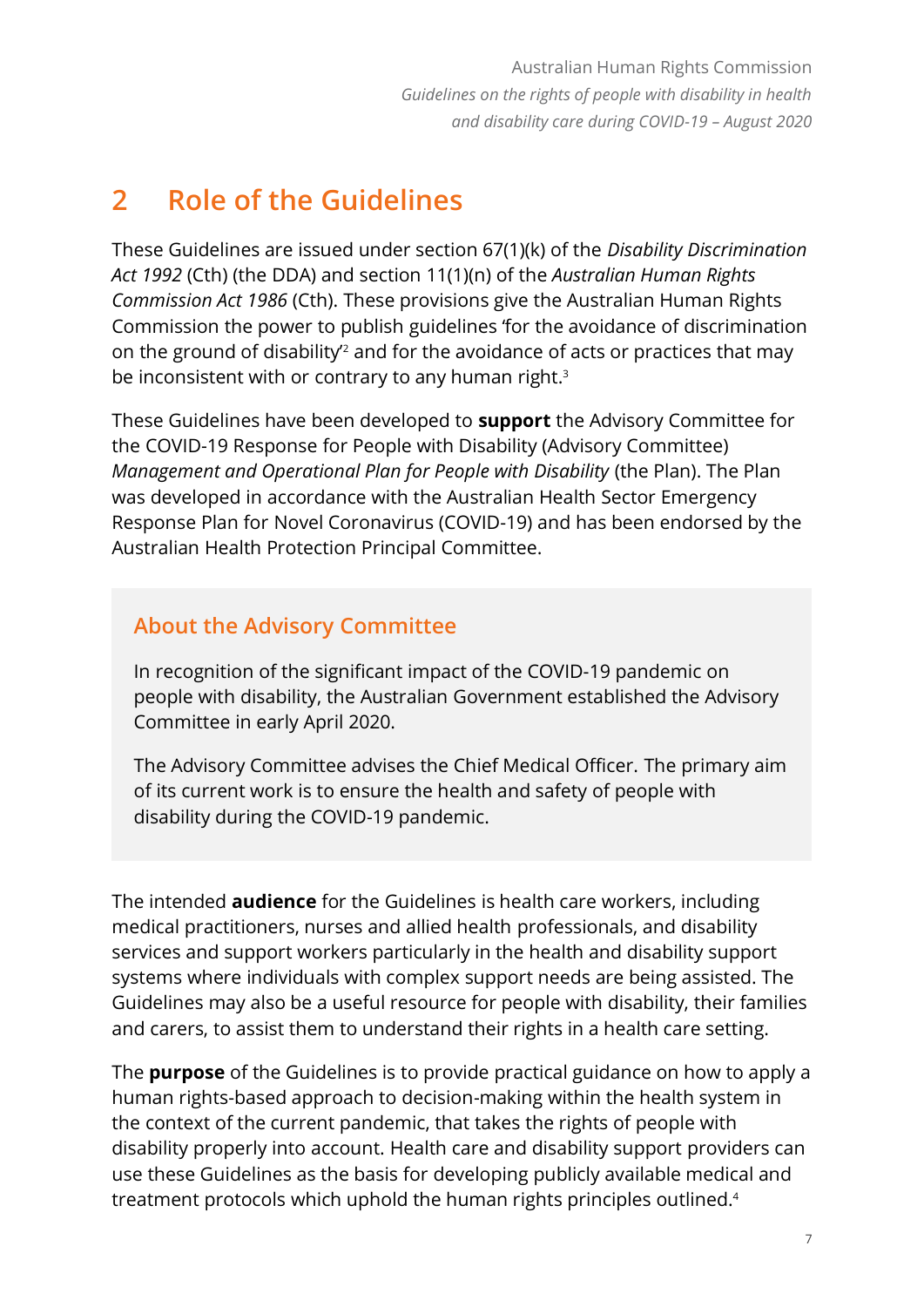*"A human rights approach is critical to response and recovery efforts not only in relation to the COVID-19 pandemic, but also to ensure that States take action now to build equitable, sustainable and resilient societies that have the mechanisms to prevent and respond rapidly to future public health emergencies and to ensure that 'no-one is left behind'." 5*

**Committee on the Rights of Persons with Disabilities**<sup>6</sup> 9 June 2020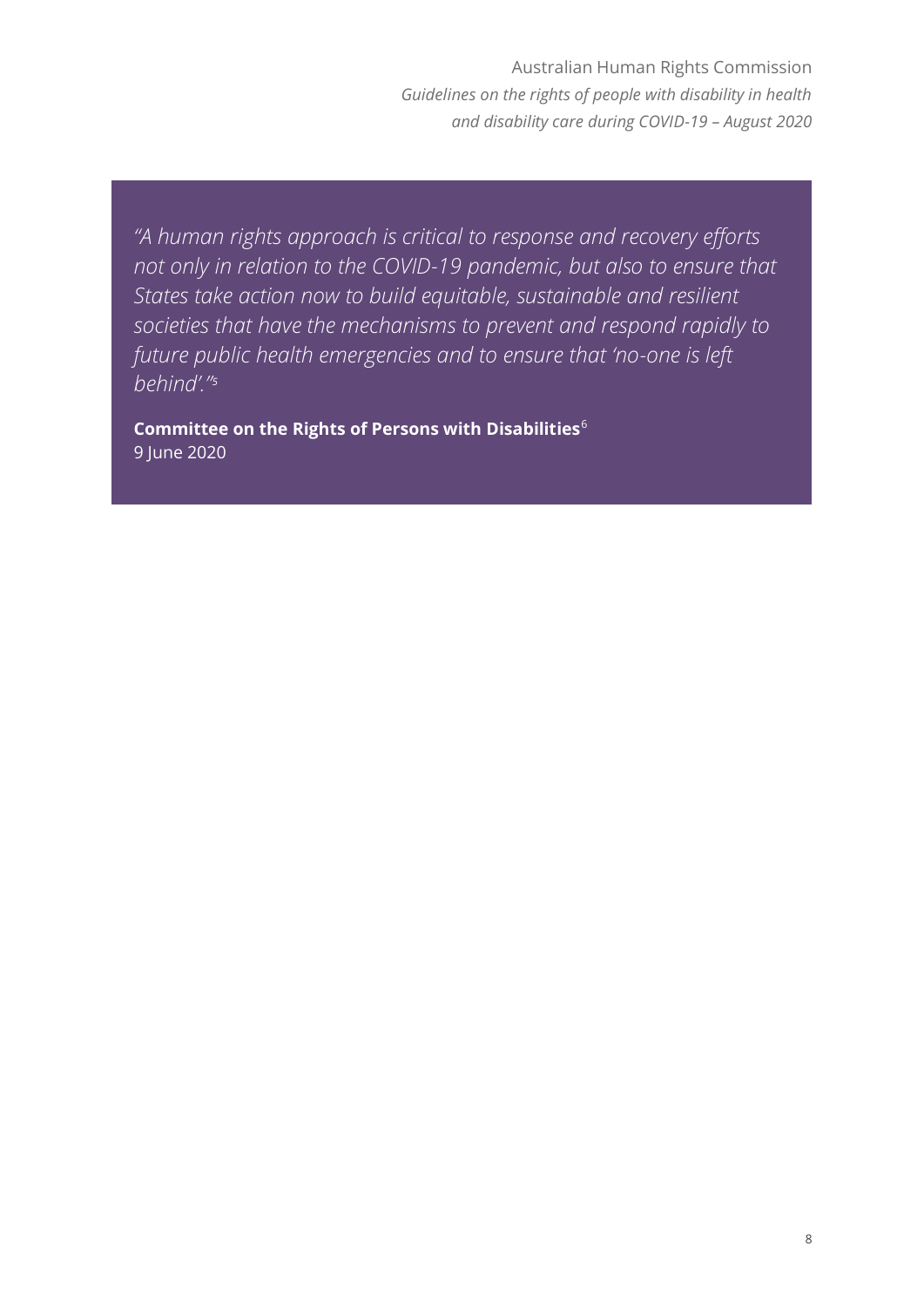# **3 Disability in Australia**

# **'Disability' in the Disability Discrimination Act 1992 (Cth)**

**Disability**, in relation to a person, means:

(a) total or partial loss of the person's bodily or mental functions; or

(b) total or partial loss of a part of the body; or

(c) the presence in the body of organisms causing disease or illness; or

(d) the presence in the body of organisms capable of causing disease or illness; or

(e) the malfunction, malformation or disfigurement of a part of the person's body; or

(f) a disorder or malfunction that results in the person learning differently from a person without the disorder or malfunction; or

(g) a disorder, illness or disease that affects a person's thought processes, perception of reality, emotions or judgment or that results in disturbed behaviour;

and includes a disability that:

(h) presently exists; or

(i) previously existed but no longer exists; or

(j) may exist in the future (including because of a genetic predisposition to that disability); or

(k) is imputed to a person.

To avoid doubt, a *disability* that is otherwise covered by this definition includes behaviour that is a symptom or manifestation of the disability.7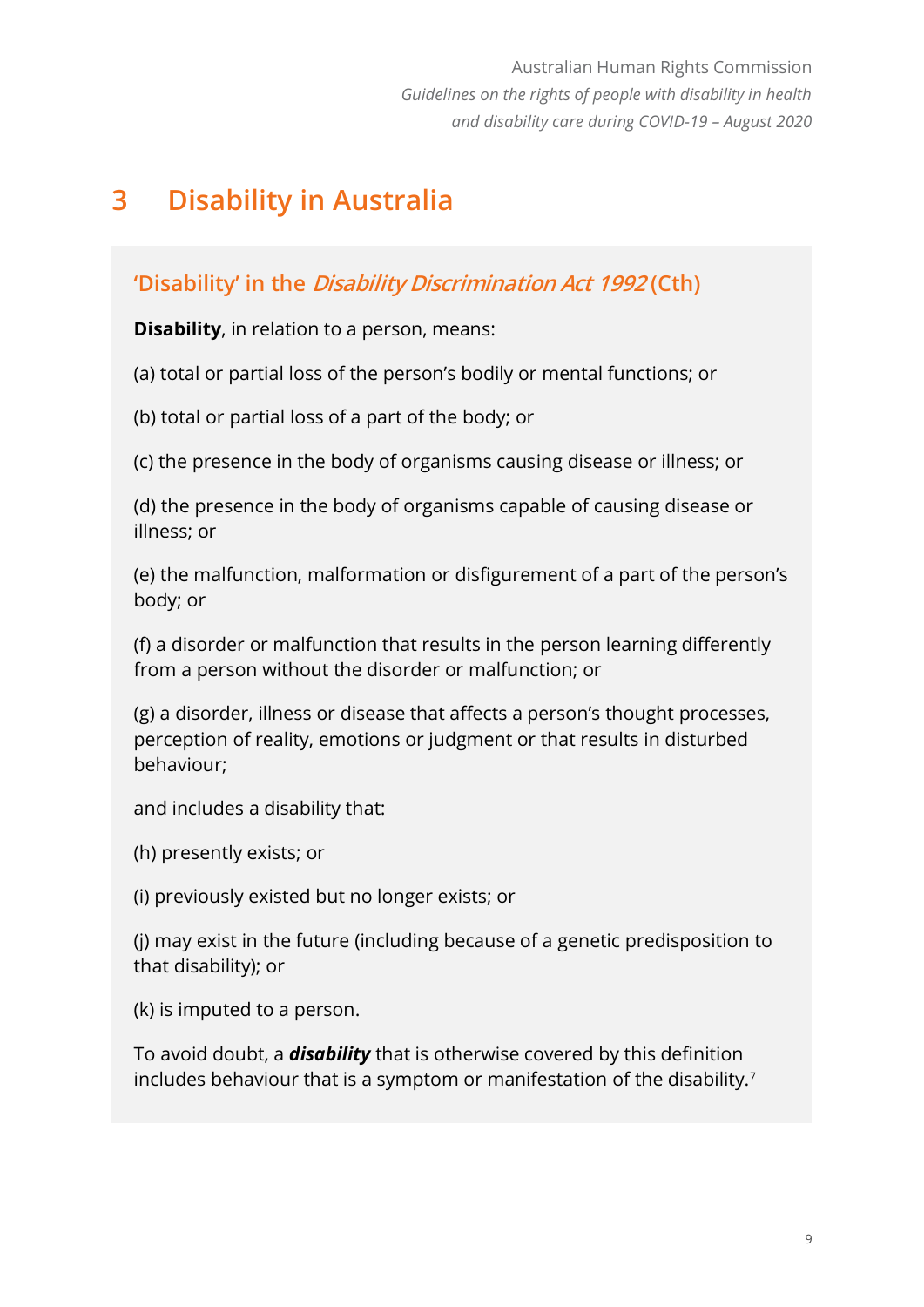# **People with disability in Australia**

- There are 4.4 million people with disability in Australia. $8$
- Almost one-in-five Australians have a disability.<sup>9</sup>
- People born in 2015 can expect to live one-fifth of their life with some level of disability.<sup>10</sup>
- The prevalence of disability generally increases with age. While 3.7% of 0-4 year olds are reported as having a disability, this increases to 84.6% of those aged 90 years and over. 11
- The National Disability Insurance Scheme provides funding to support individuals with permanent and significant disability, who comprise approximately 460,000 people in Australia.<sup>12</sup>

Australians with disability can be disadvantaged in accessing health services because of:

- 1. barriers to communication
- 2. attitudes, values and assumptions concerning an individual's quality of life and life expectancy
- 3. unconscious bias
- 4. delayed diagnoses and misdiagnoses of people caused by diagnostic overshadowing<sup>13</sup> or assumptions about health outcomes
- 5. decisions to refuse access to critical care being based on an individual's age, or mental or physical disability, in circumstances where that is not clinically relevant
- 6. specific issues for First Nations and culturally and linguistically diverse people with disability with respect to cultural norms and health care
- 7. specific issues for women with disability with respect to accessing health care
- 8. failing to consider the need for, or provide, reasonable adjustments to allow a person with disability to access the same level of health care as a person without disability
- 9. failing to recognise the decision-making capacity of a person with disability or to take their will and preferences about their health care into account
- 10.failing to consider the need for support for decision-making, particularly in times of crisis.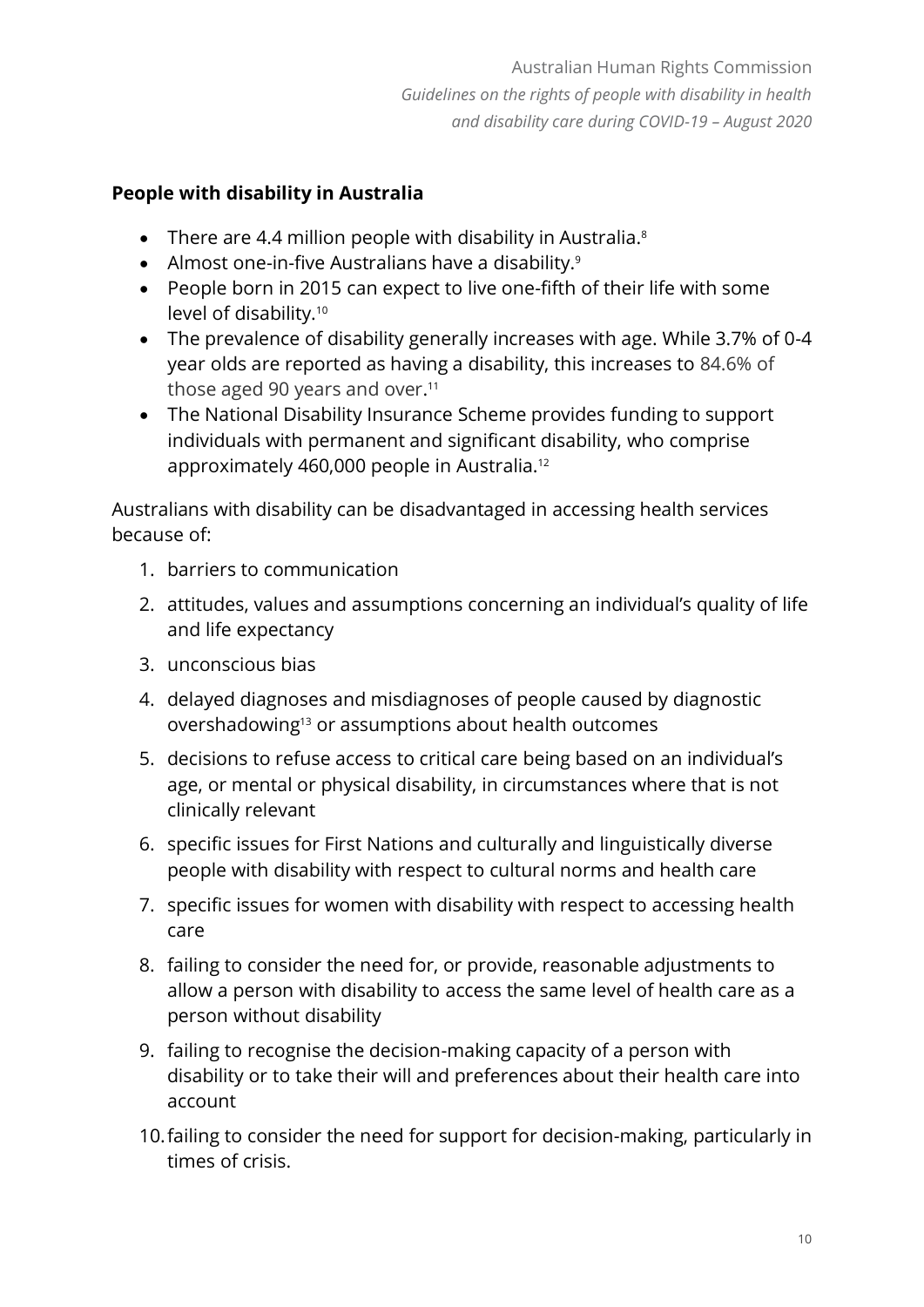Australian Human Rights Commission *Guidelines on the rights of people with disability in health and disability care during COVID-19 – August 2020*

In a particular case, the reason that a person with disability is disadvantaged in accessing health care services may be because the person or organisation providing the service is not aware of the relevant issues that give rise to the disadvantage. However, even when the disadvantage is unintentional, the effect upon people with disability interacting with the health care system can be devastating.

*"[T]he consequences of neglect and abuse by or within the health system for people with cognitive disability are as disturbing as they are profound … the extent and consequences of neglect and abuse should shock the conscience of all Australians."* 14

**Commissioner Sackville AO, hearing of the Royal Commission into Violence, Abuse, Neglect and Exploitation of People with Disability** 28 February 2020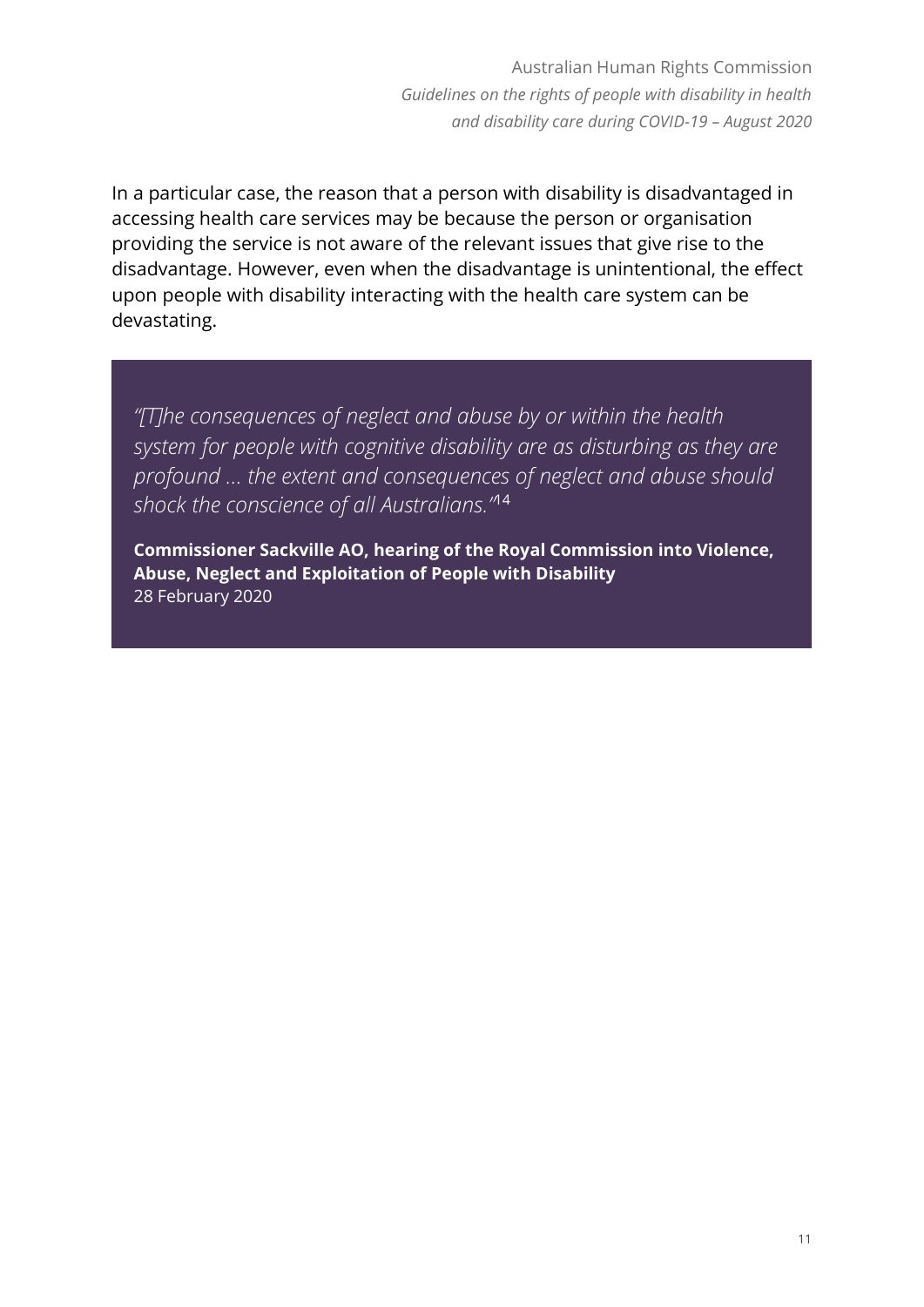# **4 Human rights issues and COVID-19**

The COVID-19 pandemic has raised a number of significant human rights concerns for people with disability. <sup>15</sup> This has been identified by the Royal Commission into Violence, Abuse, Neglect and Exploitation of People with Disability, <sup>16</sup> independent experts commissioned by Disabled People's Organisations Australia,<sup>17</sup> the United Nations (UN) Special Rapporteur on the rights of persons with disabilities,<sup>18</sup> UN human rights experts,<sup>19</sup> the Secretary-General of the UN,<sup>20</sup> the UN High Commissioner for Human Rights,<sup>21</sup> the UN Sustainable Development Group,<sup>22</sup> the World Health Organization,<sup>23</sup> human rights organisations,<sup>24</sup> and leading universities and commentators.<sup>25</sup>

*"While the COVID-19 pandemic threatens all members of society, persons with disabilities are disproportionately impacted due to attitudinal, environmental and institutional barriers that are reproduced in the COVID-19 response."* 26

**Office of the United Nations High Commissioner for Human Rights** 29 April 2020

When seeking to protect the human rights of people with disability in the context of COVID-19, the following human rights principles outlined in article 3 of the *Convention on the Rights of Persons with Disabilities* (CRPD),<sup>27</sup> are important:

### *(i)* **Respect for the inherent dignity of a person**

Dignity sits at the core of most UN human rights instruments, and is often intertwined with other human rights concepts.<sup>28</sup> It has been described as the 'anchor norm of human rights'.<sup>29</sup>

The principle of 'respect for inherent dignity' points to the inherent value of the human dignity of all people. 30

This is particularly important to articulate in the context of vulnerable groups (including groups with intersectional characteristics<sup>31</sup>) where stigma can lead to discrimination and value judgements regarding the value of one life compared to another.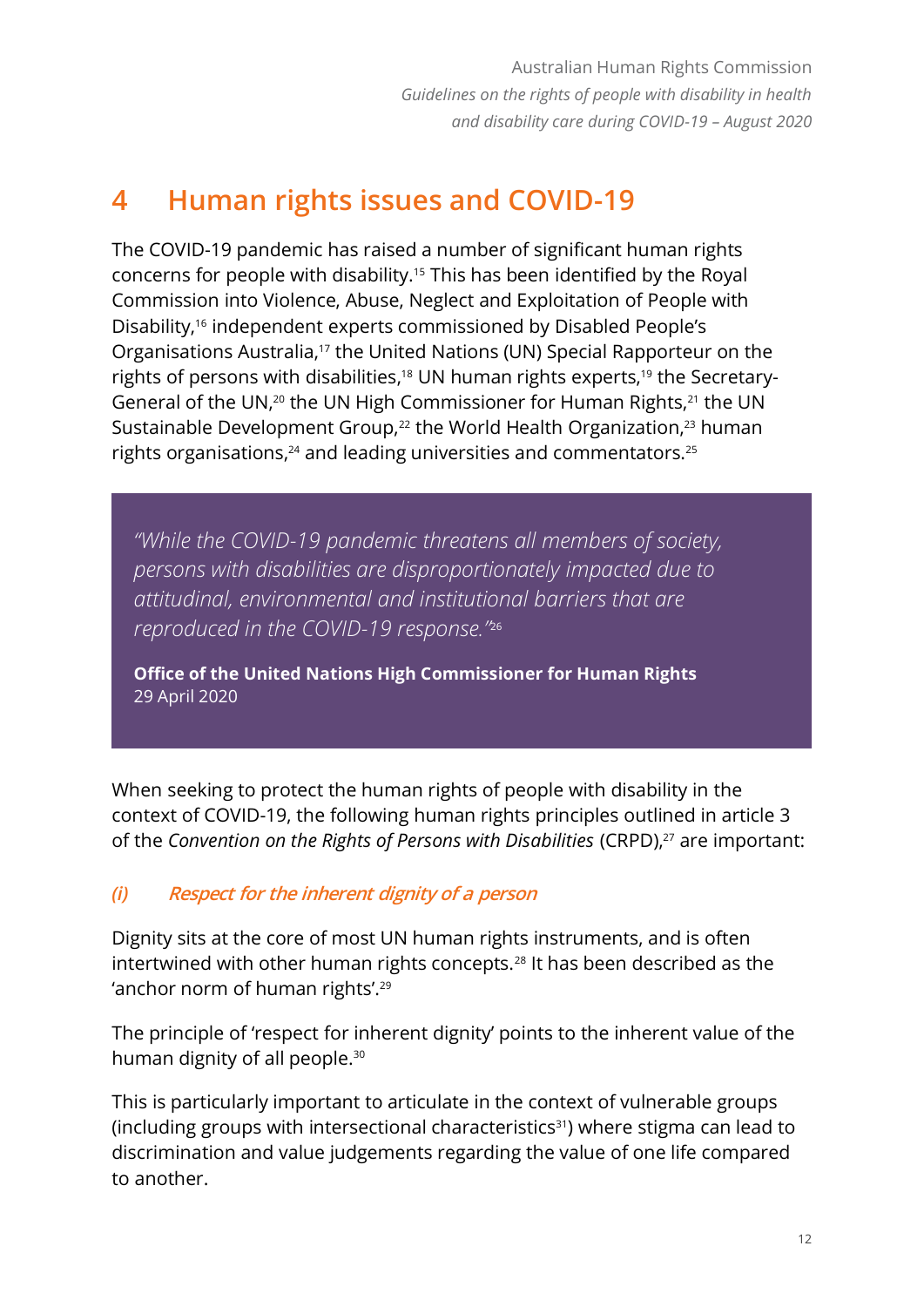# *(ii)* **Individual autonomy, including the freedom for a person to make their own choices**

Autonomy refers to the 'freedom of being in charge of one's own life and of making one's own choices'.<sup>32</sup> When an individual has autonomy they have a greater ability to make 'reasonable life choices'.<sup>33</sup> Autonomy also underpins the right to independent living.

Article 12 of the CRPD reinforces the importance of autonomy through its recognition of the principle of equal recognition of the legal capacity of people with disability, and the role of supported decision-making. Importantly, support 'must respect the rights, will and preferences of persons with disabilities and should never amount to substitute decision-making'.<sup>34</sup>

*"… persons with disabilities should not be denied medical care on the basis of stereotypes, assessments of quality of life, or judgments about a person's relative 'worth' based on the presence or absence of disabilities or age."* 

*"[Decisions] concerning whether an individual is a candidate for treatment should be based on an individualized assessment of the patient based on the best available objective medical evidence."* 35

**Office of Civil Rights, US Department of Health and Human Services** 28 March 2020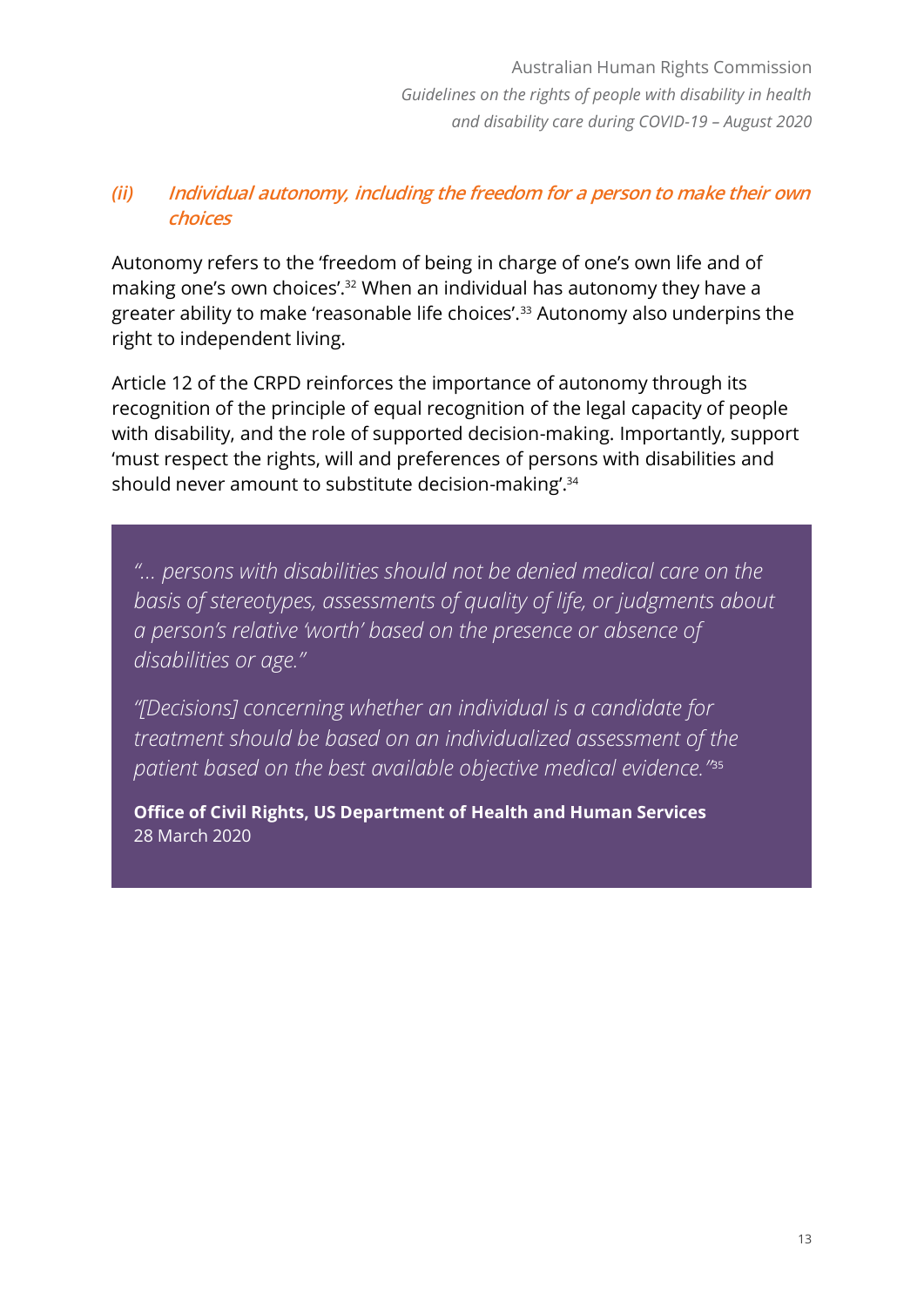### *(iii)* **Non-discrimination**

Non-discrimination is a 'basic and general principle relating to the protection of human rights<sup>', 36</sup> Non-discrimination underpins a number of key rights in the CRPD and supports the concept of equality.

'Discrimination' is defined in article 2 of the CRPD as:

any distinction, exclusion or restriction on the basis of disability which has the purpose or effect of impairing or nullifying the recognition, enjoyment or exercise, on an equal basis with others, of all human rights and fundamental freedoms in the political, economic, social, cultural, civil or any other field. It includes all forms of discrimination, including denial of reasonable accommodation.<sup>37</sup>

In addition to these international human rights principles, there are also specific Australian laws dealing with discrimination on the ground of disability. The DDA makes it unlawful to treat a person less favourably because of their disability in a range of areas of public life, including in relation to the provision of medical services and facilities.

### *(iv)* **A person's ability to be fully included, participate and be in society**

Participation in a human rights context generally refers to a person's ability to exercise both their civil and political rights and their economic, social and cultural rights.<sup>38</sup>

At its core, participation is about being able to fully engage with all aspects of life without impediment.

Participation is also a key design feature of the monitoring processes of the CRPD and the composition of the CRPD Committee, which signals a move away from a medical model of disability, towards a social model.<sup>39</sup>

# *(v)* **Equality of opportunity**

Equality of opportunity focuses on the removal of institutional and environmental barriers.<sup>40</sup> This also incorporates making reasonable adjustments to ensure that people with disability can take advantage of opportunities on an equal basis with others. It is the first step in facilitating substantive equality equality of outcomes.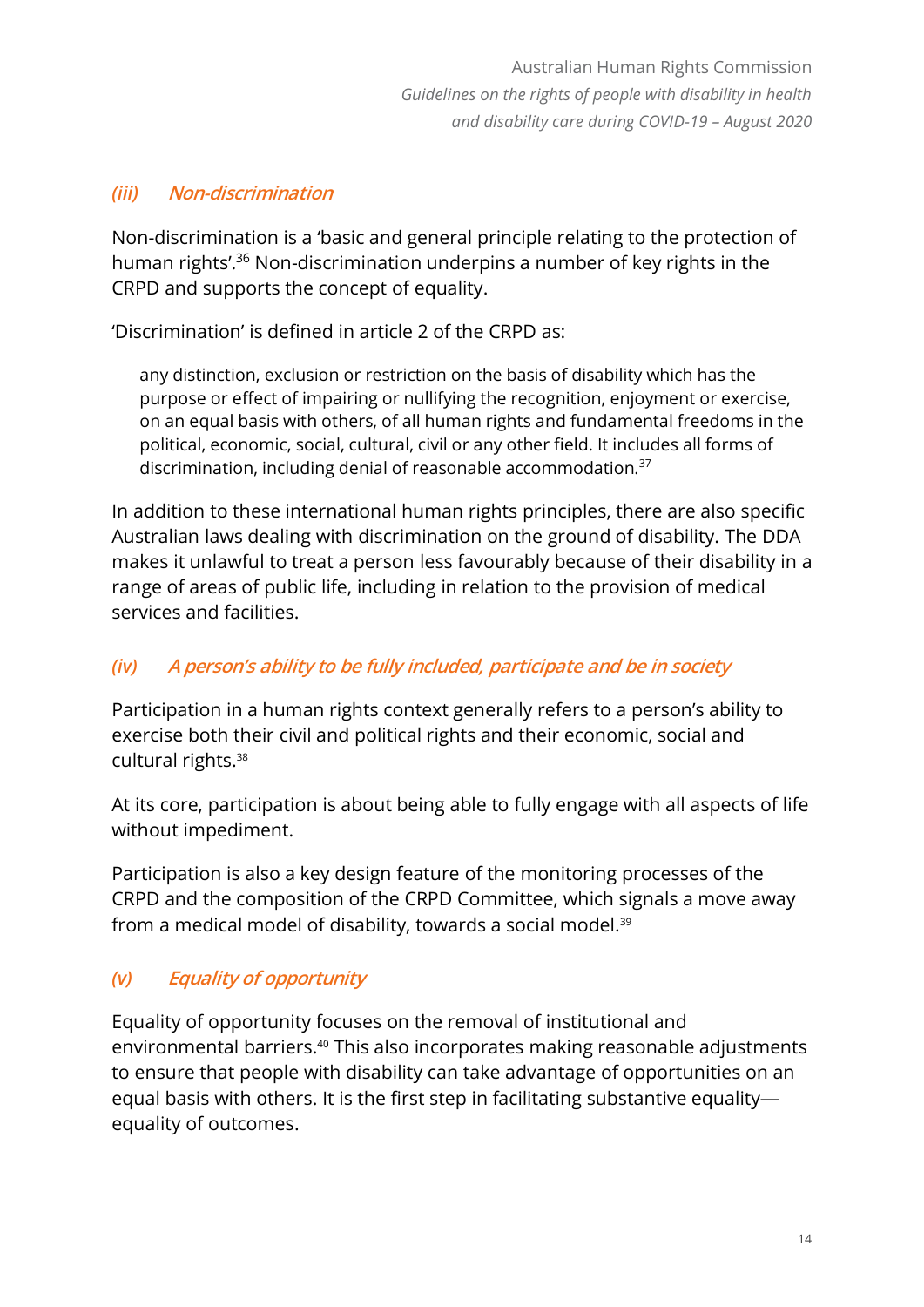### *(vi)* **Accessibility**

Accessibility plays a key role in facilitating the 'full and effective participation of people with disability in society'. <sup>41</sup> Accessibility refers to the right of people with disability to access the physical environment, transport, information, systems and any other elements of daily life to support their participation and the realisation of their rights.

These principles are echoed in the DDA.<sup>42</sup>

A key part of ensuring the equality of people with disability is through the principle of 'reasonable accommodation'. Article 5(3) of the CRPD provides that parties shall actively take all appropriate steps to ensure that reasonable accommodations are made to ensure the promotion of equality and prevention of discrimination.<sup>43</sup>

# **The PANEL model**

The PANEL model<sup>44</sup> provides guidance on the key elements of a human rights-based approach and is a useful analytical tool. It includes the following elements:

- **Participation**—everyone has the right to participate in decisions that affect their human rights.
- **Accountability**—effective monitoring of compliance with human rights norms, and remedies to address non-compliance.
- **Non-discrimination and equality**—all forms of discrimination must be prohibited and prevented, and priority should be given to the most marginalised in our society.
- **Empowerment**—everyone is entitled to claim and exercise their rights and freedoms.
- **Legality**—when laws and policies are developed, they recognise human rights as enforceable entitlements, and are consistent with human rights.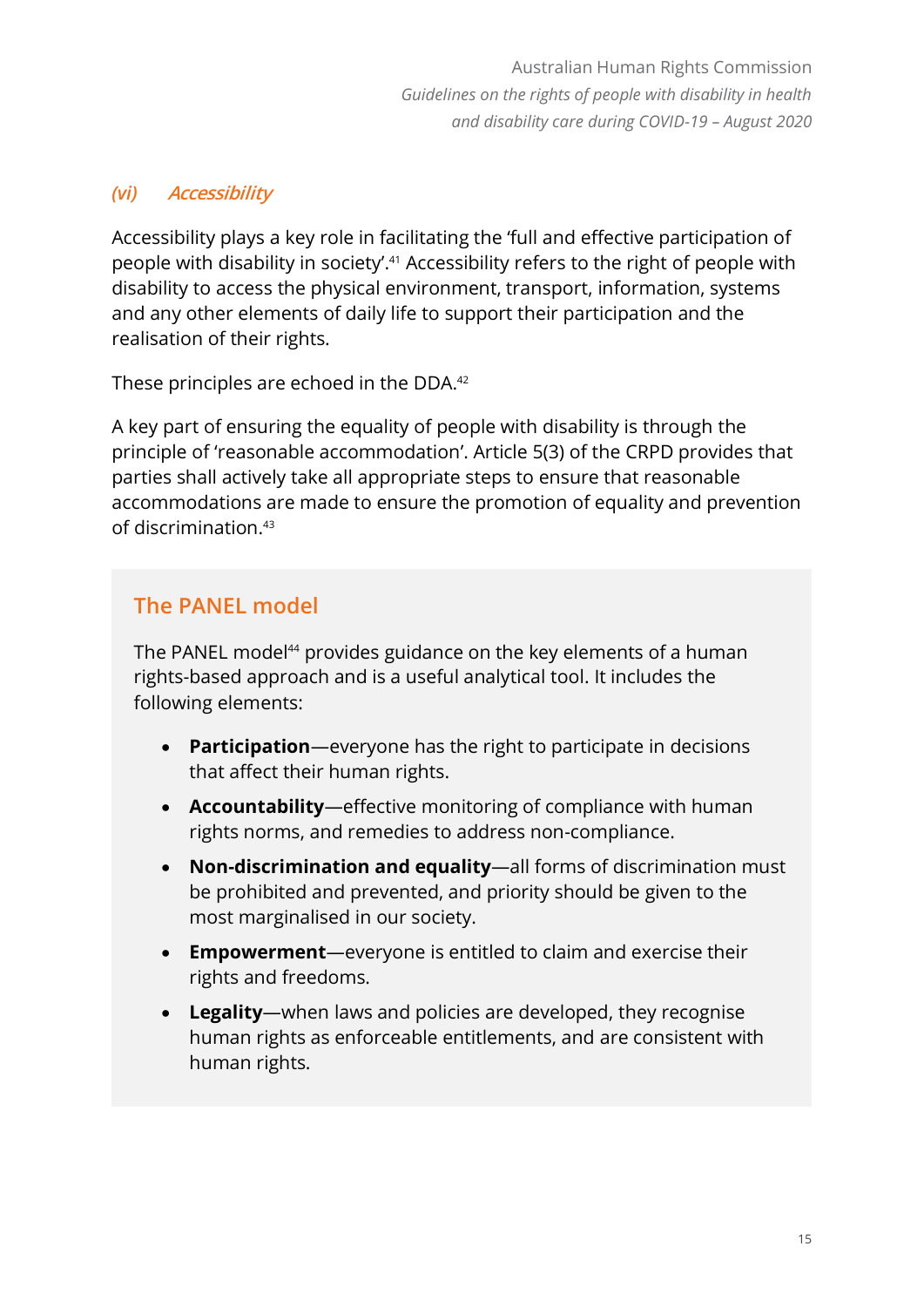# **Human rights and health care**

Health professionals are guided by a range of different protocols, and use a variety of different assessment tools, in a health care setting. By their nature these tools and protocols are designed with a primary focus on positive health care outcomes. It is important that these tools and protocols also ensure the protection of the rights of people with disability.

#### *Clinical Frailty Scale*

The Clinical Frailty Scale<sup>45</sup> (CFS) is a tool that was developed to help assess the frailty of older people (over 65 years) for clinical purposes. It allows clinicians to rate an individual on a scale from 'very fit' to 'terminally ill'. Some of the factors that are used to assess frailty under the CFS include:

- the amount of assistance an individual requires with outside activities and personal care
- whether they have symptoms which limit activities.

Given the factors used to determine where an individual sits on the CFS there is a risk that people with disability will be discriminated against when it is applied. With this in mind, the UK National Health Service Specialised Clinical Frailty Network issued the following guidance on the use of the CFS:

The [Clinical Frailty Scale] has not been widely validated in younger populations (below 65 years of age), or in those with learning disability. It may not perform as well in people with stable long term disability such as cerebral palsy, whose outcomes might be very different compared to older people with progressive disability. We would advise that the scale is not used in these groups. However, the guidance on holistic assessment to determine the likely risks and benefits of critical care support, and seeking critical care advice where there is uncertainty, is still relevant.<sup>46</sup>

It is also relevant to note that a recent publication on the application of the CFS in the context of COVID-19 has cautioned against its use as the sole component of any assessment regarding the allocation of limited resources.<sup>47</sup> Rather, it should be viewed as a 'rapid component of a person-centred approach'.<sup>48</sup>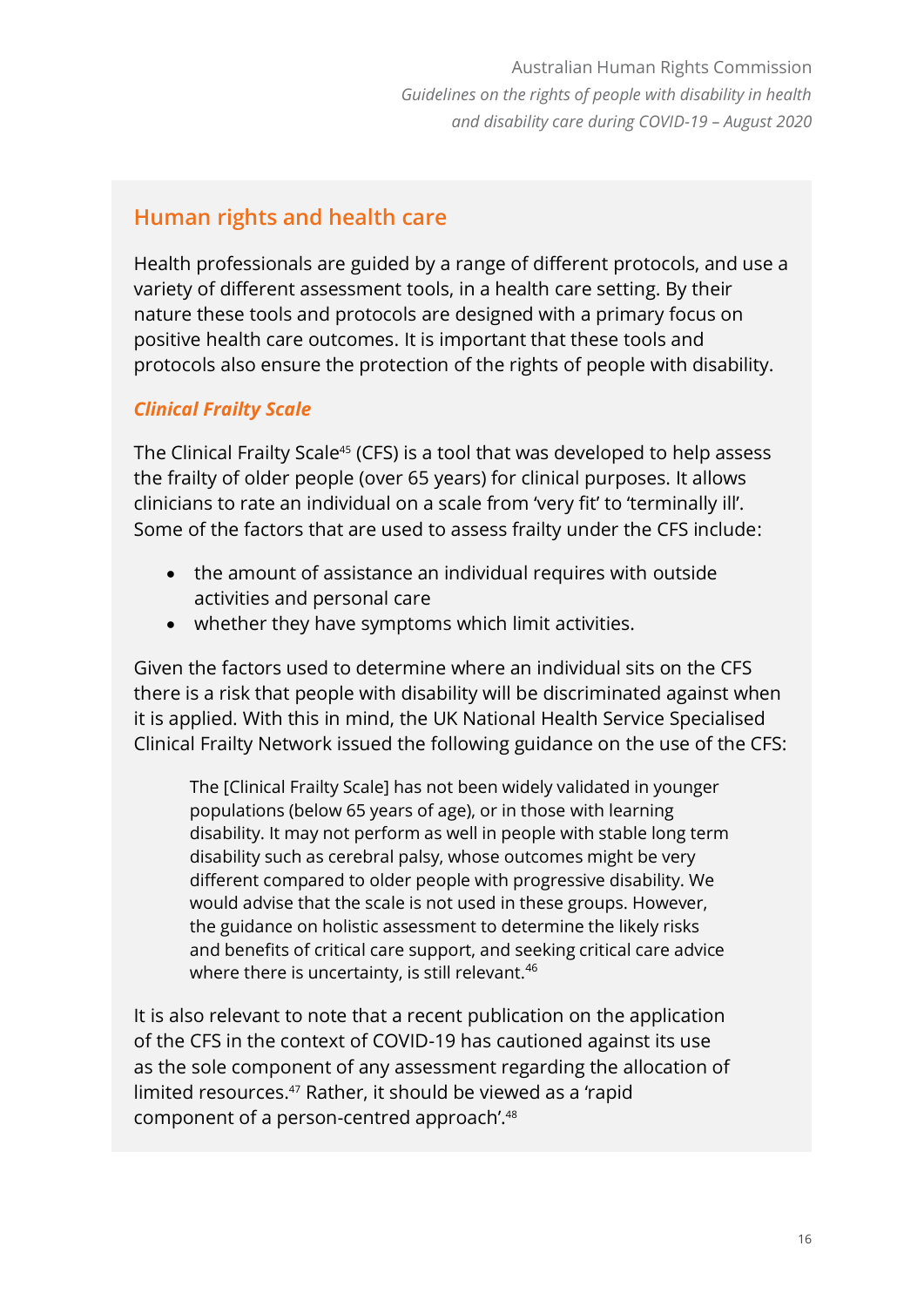#### *ANZICS Guiding Principles*

The *Guiding principles for complex decision making during Pandemic COVID-19* developed by the Australia and New Zealand Intensive Care Society (ANZICS Guiding Principles)<sup>49</sup> were developed to:

[provide] a framework to support intensive care specialists who are required to make decisions about the ethical allocation of critical care resources when demand exceeds capacity during a global pandemic.<sup>50</sup>

The ANZICS Guiding Principles identify disability as an 'irrelevant and discriminatory consideration':

In the situation where patients are otherwise similarly ranked in terms of clinical priority, access to intensive care must not be based on irrelevant and discriminatory considerations such as gender, sexual orientation, religion, disability, social status, personal connections, wealth, citizenship, insurance status, ethnicity or race.51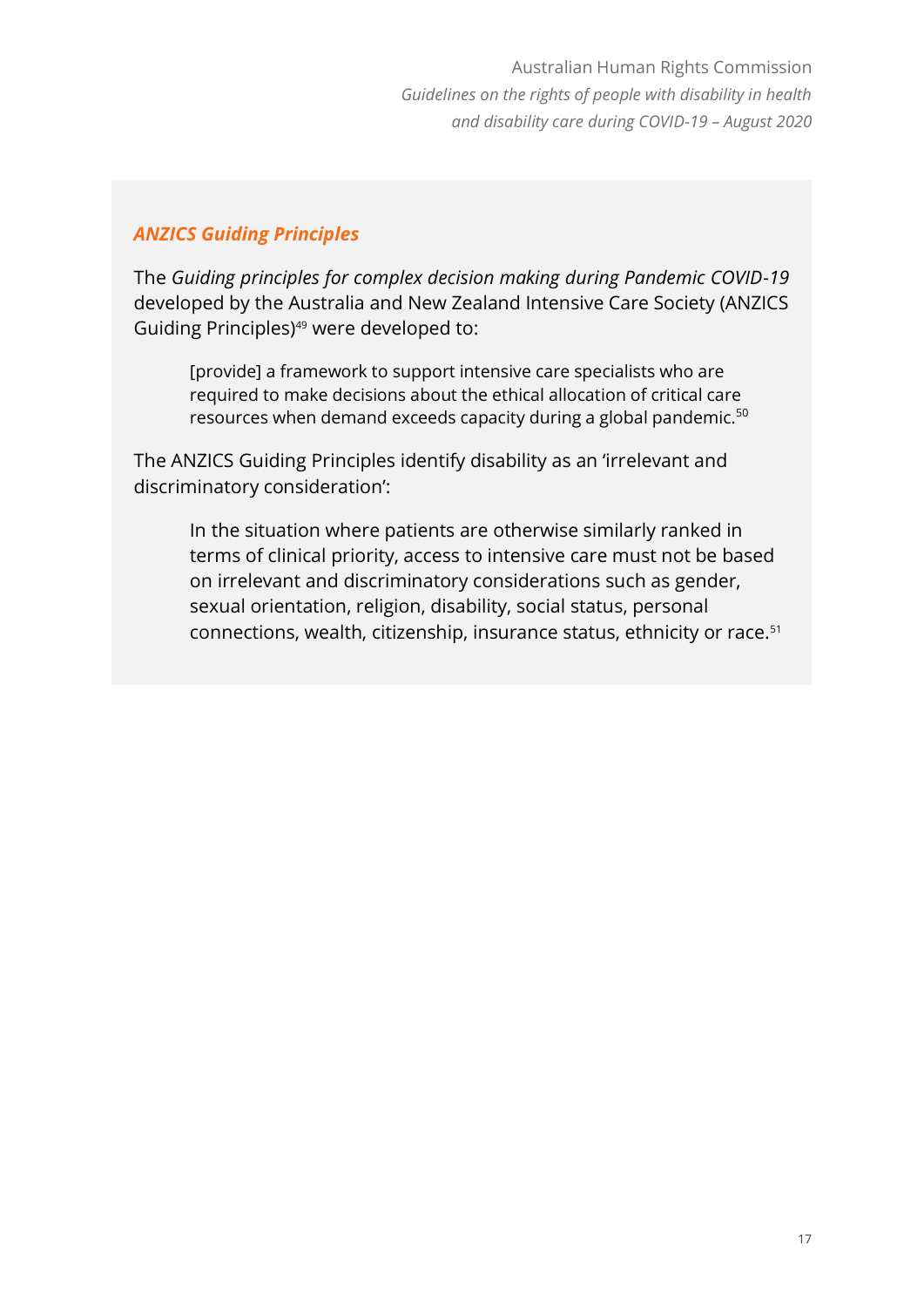# **5 Which human rights are relevant?**

This section outlines the key rights captured within the CRPD which are most relevant in the context of a pandemic. 52

# • **Right to protection during times of risk**<sup>53</sup>

The government has an obligation to take measures to protect people with disability in times of risk. These include armed conflict, humanitarian emergencies and natural disasters.

# • **Right to health**<sup>54</sup>

People with disability have the right to the enjoyment of the highest attainable standard of health without discrimination.

# • **Right to life**<sup>55</sup>

People with disability have a right to life. The life of a person with disability is of equal value to the life of any other person.

# • **Right to equality and non-discrimination**<sup>56</sup>

Everyone is entitled to the equal protection and benefit of the law without discrimination. This may include the provision of reasonable accommodation for a person with disability in order to achieve substantive equality.

### • **Right to equal recognition before the law**<sup>57</sup>

People with disability have the right to recognition as persons before the law. This includes the right to make decisions about their own health care, including providing or declining consent to medical treatment. They also have the right to access any support they require to exercise their legal capacity.

# • **Right to accessible information**<sup>58</sup>

People with disability have the right to express themselves, including the freedom to give and receive information and ideas through all forms of communication, including through accessible formats and technologies, sign languages, Braille, augmentative and alternative communication, mass media and all other accessible means of communication.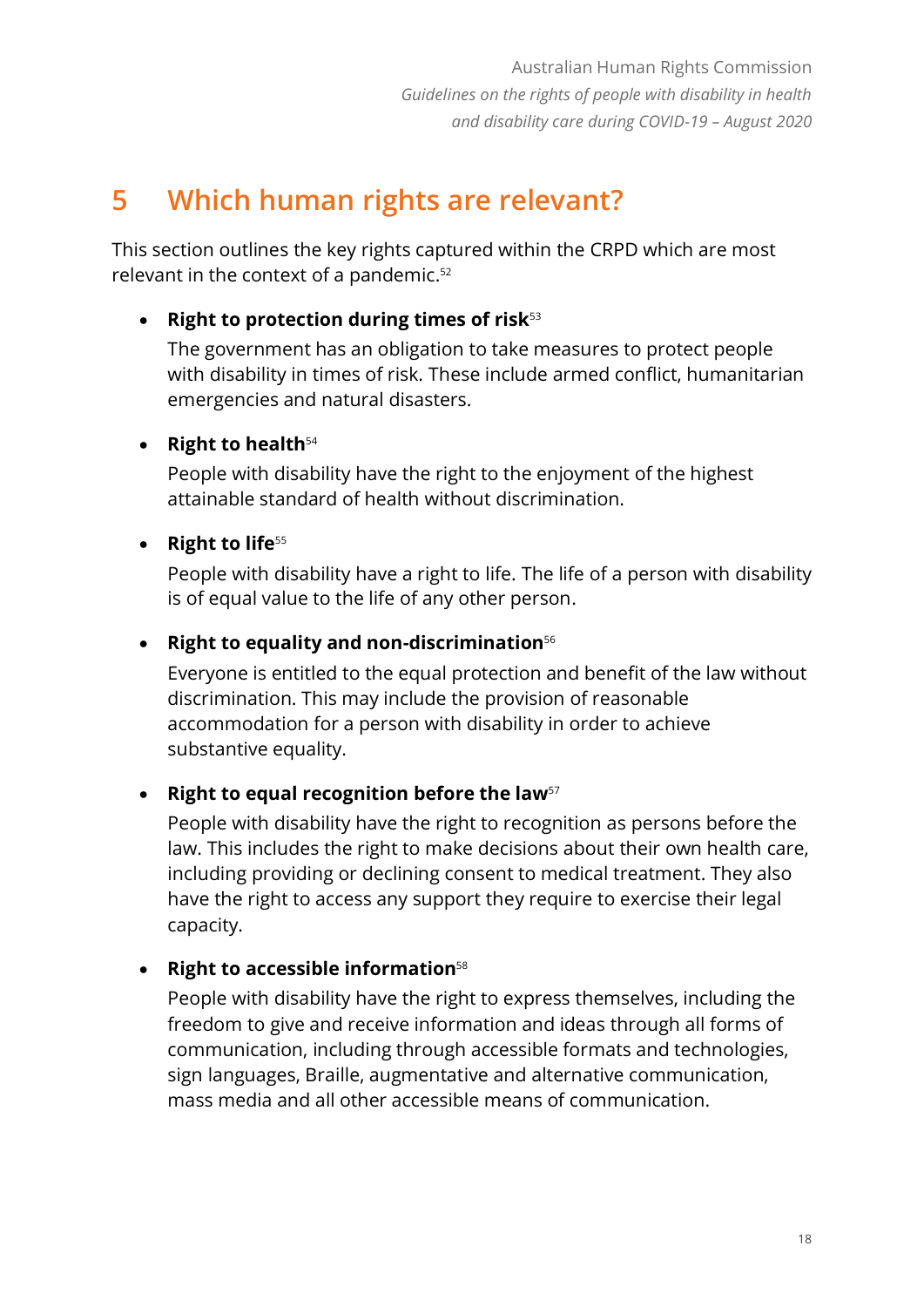# **6 Practical examples**

This section outlines practical examples of the role of human rights in a health care setting.<sup>59</sup> Some of the examples below outline the potentially catastrophic consequences that may result if the rights of people with disability are not central to health care responses.

# **6.1 Access to mobility aids**

Riva has presented to the emergency department of a large public hospital with symptoms of COVID-19. To minimise the spread of the virus the hospital has strict physical distancing protocols in place.

Riva has a vision impairment and uses a cane to navigate.

The hospital has a policy in place that patients who are being tested for COVID-19 cannot bring any items into the hospital that the virus may have attached to. This includes mobility aids.

The policy also explicitly provides the following:

- where a person requires a mobility aid they will be provided with an aid by the hospital for use while they are in the emergency ward or when they are admitted
- if the hospital does not have the mobility aid that the person requires, the hospital will disinfect the person's aid so they are able to use it in the hospital.

The triage nurse notices Riva's cane leaning against the counter and explains the policy to her. Riva is happy to use a hospital cane but explains that she finds it easiest to navigate with a pencil tip cane. The triage nurse checks and the hospital does not stock these types of canes. She offers to disinfect Riva's cane so that she can continue to use a mobility aid that best suits her needs.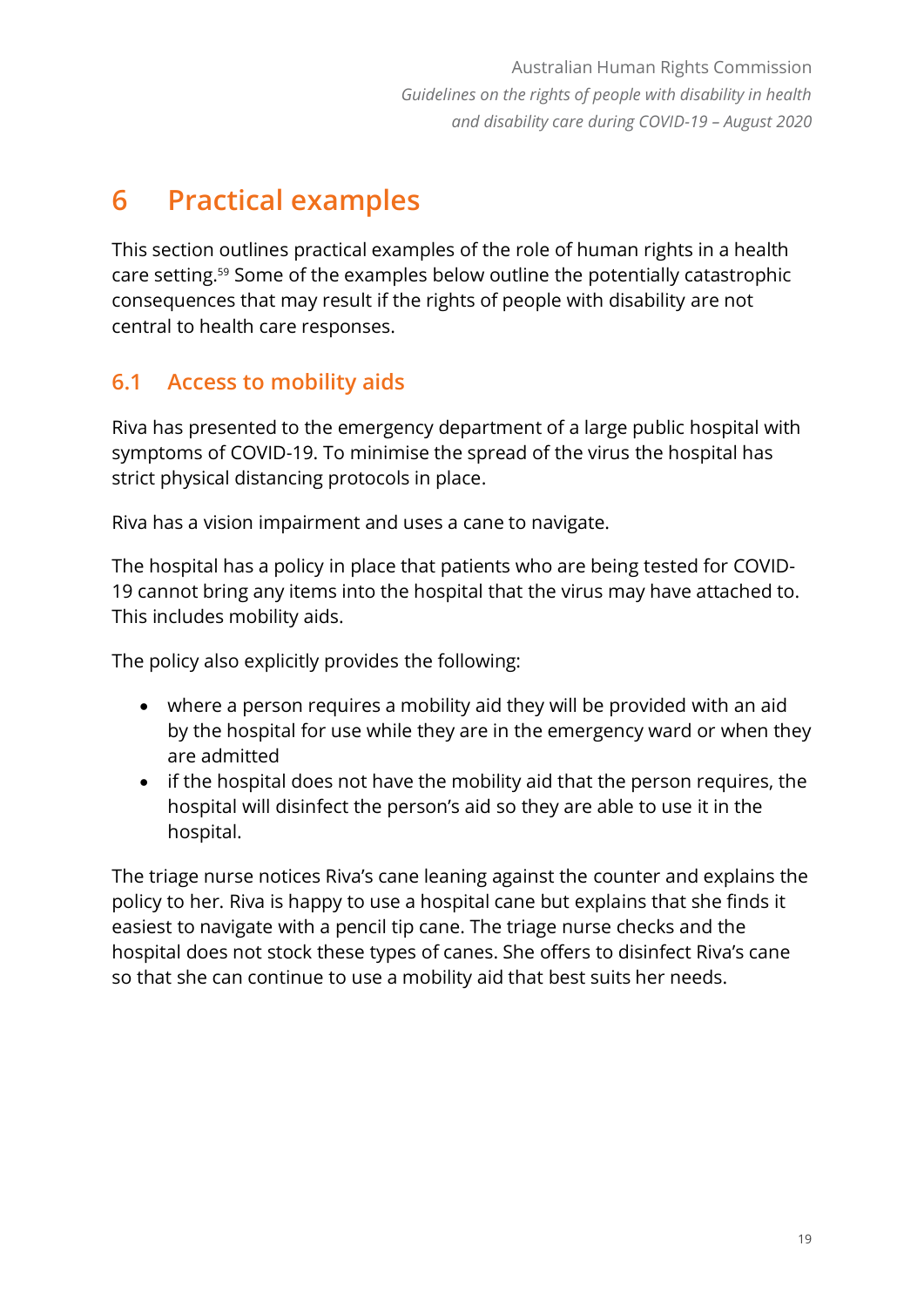### **Human rights considerations**

The emergency department has put in place a process that addresses the risk of infection but still ensures people with disability are able to use their mobility aids.

Riva has the right to be treated without discrimination based on her disability, $60$ including the right to maintain her mobility in a manner of her choice.<sup>61</sup> Access to a suitable cane at the hospital is essential to her ability to realise her right to health.<sup>62</sup>

# **Realising rights in practice**

When an emergency department puts in place a policy regarding patients' possessions in the context of infection control, the following steps will assist in protecting the rights of people with disability:

- recognising within triage policies that where a person with disability requires a mobility aid or other support that this is a key component in providing them with health care
- ensuring that the emergency department has ready access to a range of mobility aids and supports
- ensuring that people with disability are made aware of the policy on arrival
- educating staff about different types of mobility aids.

# **6.2 Accessible communication**

Sebastian has been admitted to hospital with COVID-19. Sebastian is deaf and uses Auslan to communicate. Sebastian has been on the ward for three days and has not had access to an Auslan interpreter. He understands that these are unique times and has been muddling by in communicating with the ward nurses. He has raised his need for an interpreter multiple times.

The doctor visited Sebastian this morning and explained that he will require two negative swab tests before he can leave hospital. Without an Auslan interpreter Sebastian is not aware that he has been told this and does not know the requirements for his discharge. Based on the time he has been on the ward and the fact that the nurses have understood his care requests, made through hand gestures and other means, the nurses have assumed that Sebastian can lipread.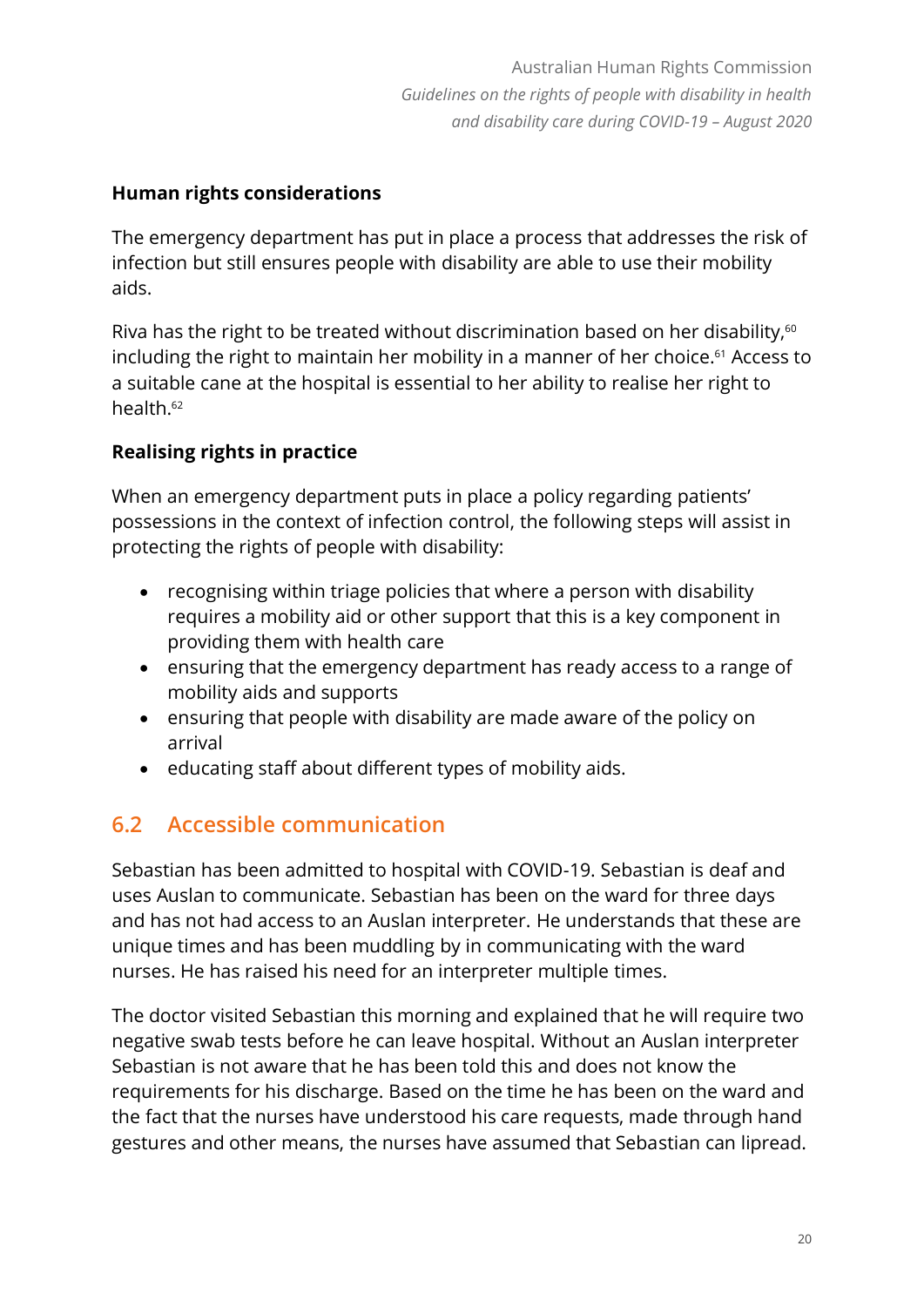### **Human rights considerations**

The ward nurses' assumption that Sebastian can lipread has resulted in his communication needs not being met.

Sebastian has a right to be treated without discrimination based on his disability.<sup>63</sup> This right includes the provision of reasonable adjustments,<sup>64</sup> such as access to an Auslan interpreter. Sebastian also has a right to be provided with accessible information about his medical needs. <sup>65</sup> Providing reasonable adjustments and information in an accessible form are essential to Sebastian's ability to fully realise his right to health.<sup>66</sup>

# **Realising rights in practice**

When a person who needs accessible communication is admitted to hospital, the following steps will assist in protecting their rights:

- asking the person at the point of admission if they have any accessibility requirements in relation to communication
- putting in place a process that ensures the information gathered at the point of admission is provided to the hospital staff who will be treating the person and any hospital administrators who have responsibility for supporting the communication needs of patients
- providing each hospital ward with a list of key contacts for accessible communication needs (for example, internal hospital contacts and external contacts such as the National Relay Service)
- ensuring that hospital staff are aware if a person uses non-verbal cues to communicate (like head banging or wakefulness to indicate pain levels).

# **6.3 Access to visitors and family**

Lucia, age 17, has not been able to attend school due to the home learning policy in place as a result of COVID-19. She has woken with a fever. Her mother, Angela, with whom she lives, calls the nearest medical centre that is offering COVID-19 testing to make an appointment.

Lucia has Autism and is already distressed as she is out of her normal school routine. Being in unfamiliar surroundings and near people she does not know is likely to increase her distress. Her paediatrician has been able to provide her with regular appointments via telehealth during this time of increased stress, and has increased her anti-anxiety medication dose, which has helped her to be more settled at home.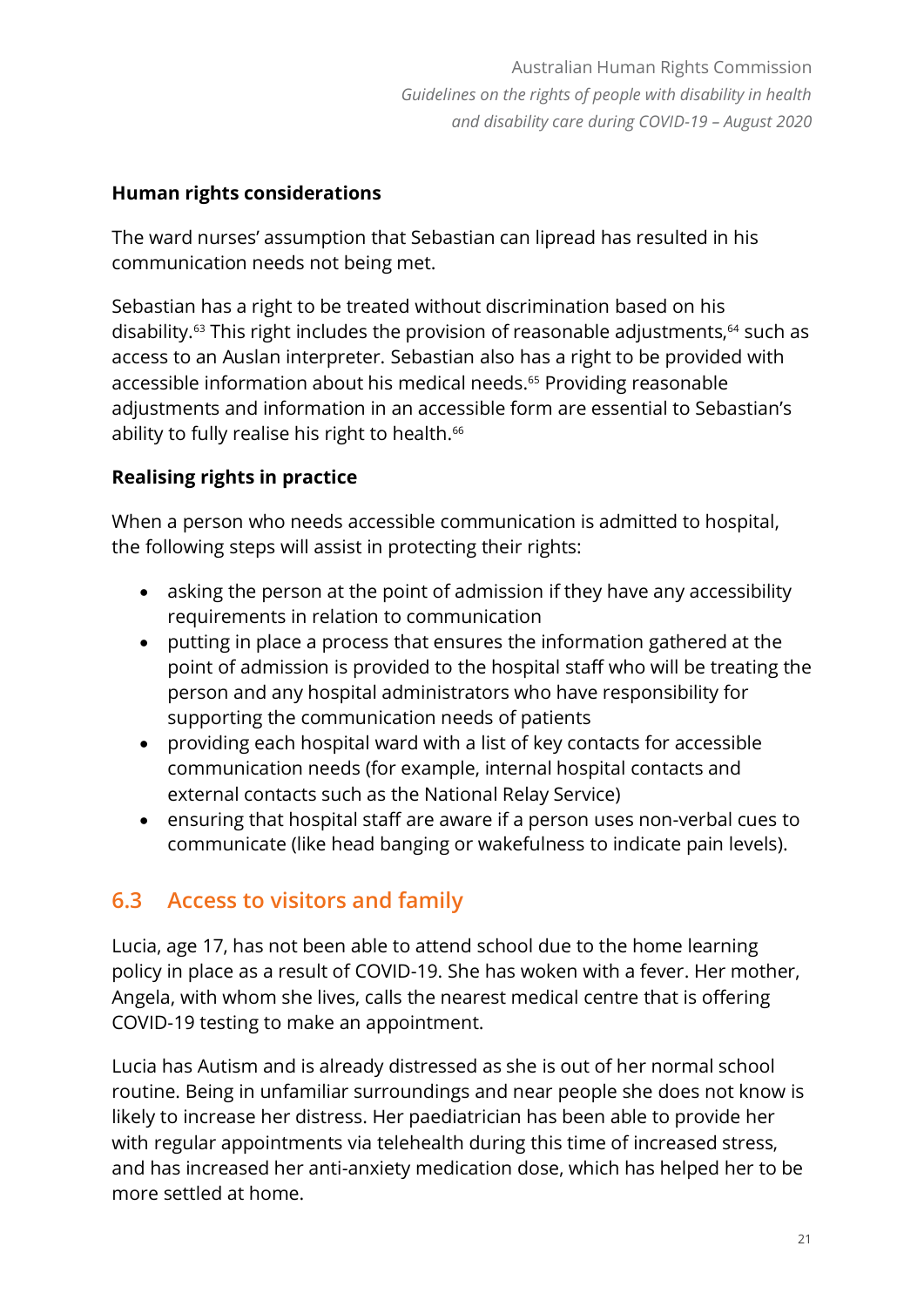In her call to the medical centre, Angela explains that she is concerned that Lucia may have COVID-19. She also explains Lucia's care needs, that she will need to stay close to her as a support person, and that Lucia is on medication to help manage her anxiety.

When they arrive at the medical centre they speak with the receptionist. She explains that it is the medical centre's policy that suspected COVID-19 patients must wait in a separate waiting area and that, as an infection control measure, family are not permitted to wait with them. However, based on Angela's earlier call, and information provided to the medical centre by Lucia's paediatrician, she has found a spare office for them to wait in that is away from the busy waiting room. The receptionist has spoken to the general practitioner who will be seeing Lucia and she has confirmed that she is happy for Angela to stay with Lucia during the consultation, and practise the calming strategies that have been developed by Lucia's care team. All of the infection control measures that are maintained in relation to the patients waiting in the waiting room are also maintained in relation to the spare office.

The receptionist makes sure that Angela is able to make a follow-up appointment with Lucia's paediatrician to review her progress. Angela makes a telehealth appointment to ensure that Lucia remains in isolation until her test results are available.

### **Human rights considerations**

The medical centre has put in place a policy to maintain the safety of patients and staff. The receptionist's initiative and good communication between the care team members has resulted in Lucia having her needs met in this case.

Lucia has the right to be treated without discrimination based on her disability.<sup>67</sup> This right includes the provision of reasonable adjustments that take into account her particular needs arising from her disability, <sup>68</sup> such as access to a family member and being able to wait in a quiet area. Providing reasonable adjustments is essential to Lucia's ability to fully realise her rights.

While the receptionist understood the need to take Lucia's disability into account when implementing the policy, the fact that allowing Angela to stay with Lucia was an 'ad hoc' decision rather than a core part of the policy could have affected Lucia's ability to seek medical attention and realise her right to health.<sup>69</sup>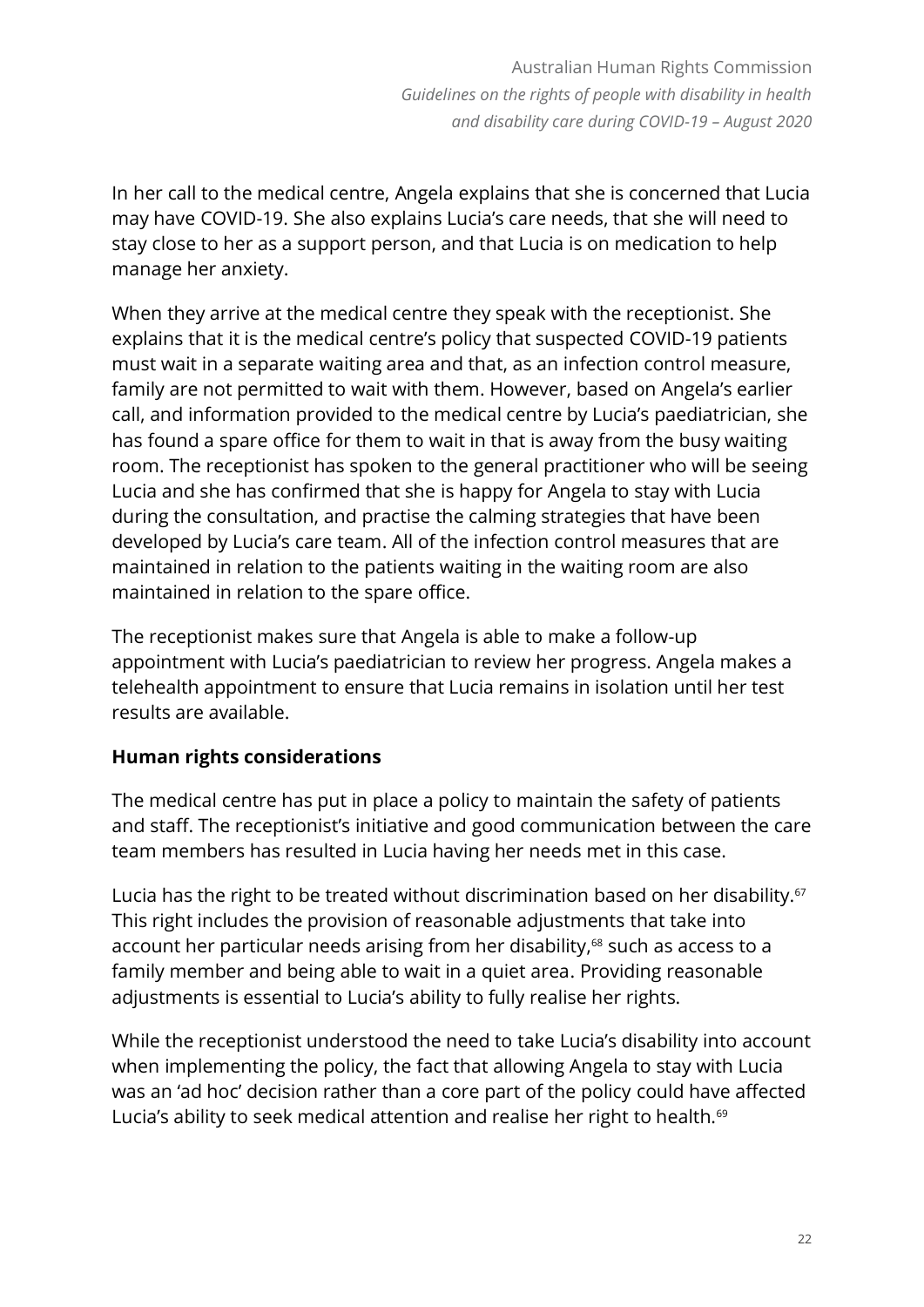# **Realising rights in practice**

When a person who requires a support person attends a medical centre for medical attention in the context of a pandemic, the following steps will assist in protecting their rights:

- providing a separate waiting area where the person who may have COVID-19 can wait with family members or other support person, away from other patients
- allowing the person to wait away from the medical centre (for example, in their car) and contacting them or their support person when the doctor is ready to see them
- ensuring any policy developed by the medical centre specifically refers to the requirement to make reasonable adjustments for people with disability and provides practical guidance on how this can be achieved
- ensuring the individual with a disability is able to access appropriate and ongoing specialist medical and developmental care even when physical distancing and isolation measures need to be in place (for example, via telehealth).

# **6.4 Involuntary hospital discharges**

Genevieve was recently admitted to hospital after a change of medication caused serious side effects. Genevieve has bipolar disorder.

To taper off the medication fully and begin a new regimen under supervision, Genevieve's psychiatrist suggested she stay in hospital for another four weeks. Although Genevieve was feeling much better and doing well, she agreed with this approach as she had been traumatised by her recent experience.

In the third week of her hospital stay Genevieve was provided with voluntary discharge forms by the nurse unit manager. Genevieve explained that the original advice was that she should stay under supervision for four weeks. The nurse unit manager explained that the hospital's triage policy had been revised to ensure that physical distancing could be maintained. Part of this policy revision included discharging patients who may find it difficult to comply with these protocols due to 'behavioural challenges'.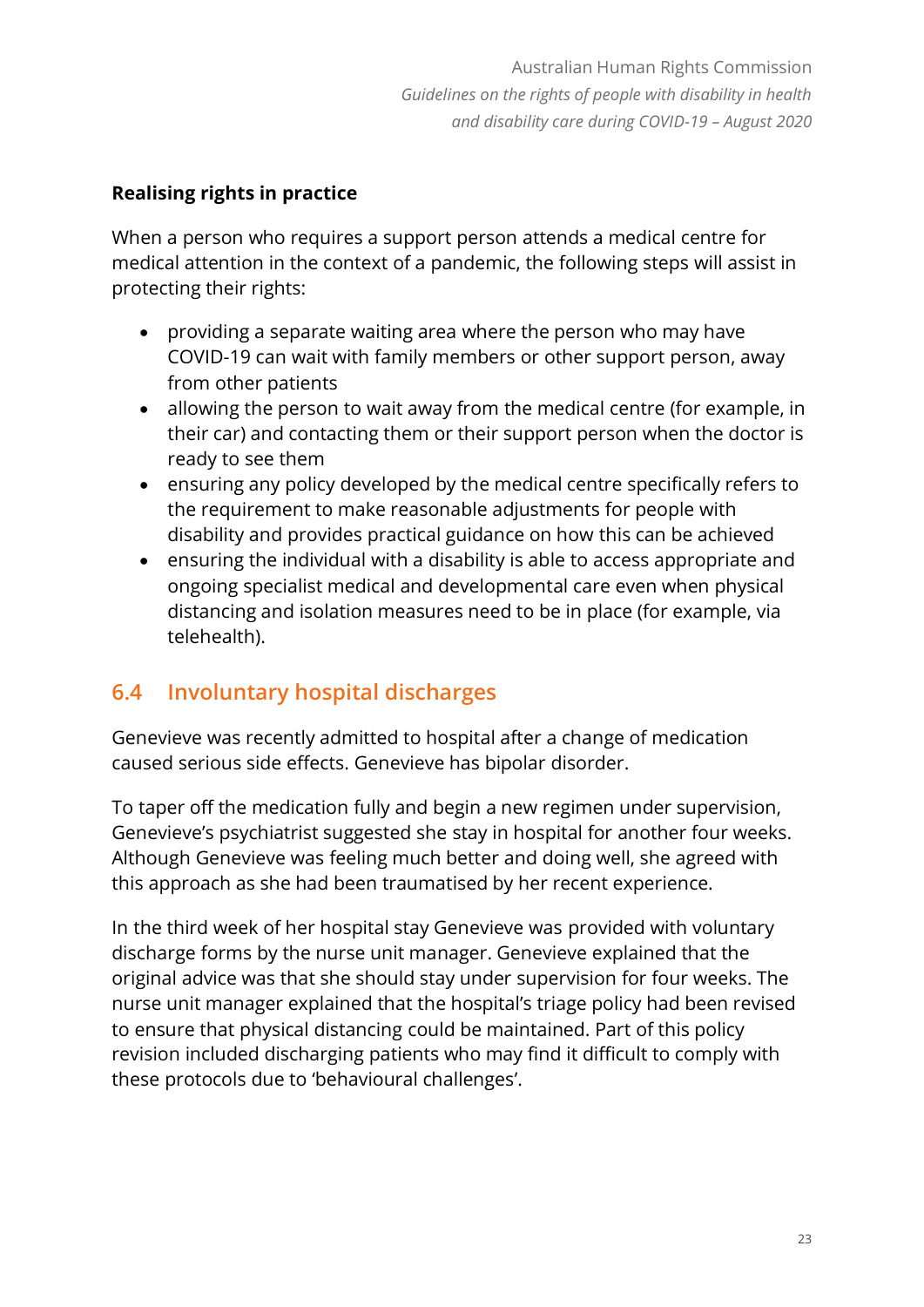# **Human rights considerations**

The hospital appears to have made assumptions about Genevieve's ability to adhere to physical distancing protocols on the basis of her disability.

Genevieve has the right to be treated without discrimination based on her disability.<sup>70</sup> Genevieve has a right to the highest attainable standard of health.<sup>71</sup> This includes 'health-related rehabilitation' and health services designed to 'minimize and prevent further disabilities'. 72

# **Realising rights in practice**

When a hospital puts in place a discharge policy designed to minimise inhospital disease transmission, the following steps may assist in ensuring the rights of people with disability are protected:

- clearly articulating within the policy that the decision to discharge should:
	- o be clinically based
	- o include an assessment of the physical and mental health of the individual patient
	- o require dual sign-off, by two senior doctors
- where a decision is reached to discharge a person with disability, the discharge process should include confirmation of at-home supports and a follow-up plan. Where consent is provided this should include direct communication between the hospital and support persons.

# **6.5 Limited resources**

Kenji has COVID-19 and has been in hospital in regional Australia for ten days. Overnight his condition has worsened and he has been moved into one of the hospital's ten intensive care beds. Kenji is 12 years old and has Down syndrome.

After two days in the intensive care unit (ICU), Kenji's condition has continued to decline and it is likely he will require ventilation. The hospital has three ventilators, with two already in use. In addition to Kenji, there are two other children in ICU who are also likely to require ventilation if they deteriorate any further.

In anticipation of having to allocate the last ventilator the hospital's two most senior intensive care specialists meet to discuss prioritisation. All patients are a similar age. Kenji receives a lower priority than the other two patients in relation to access to a ventilator.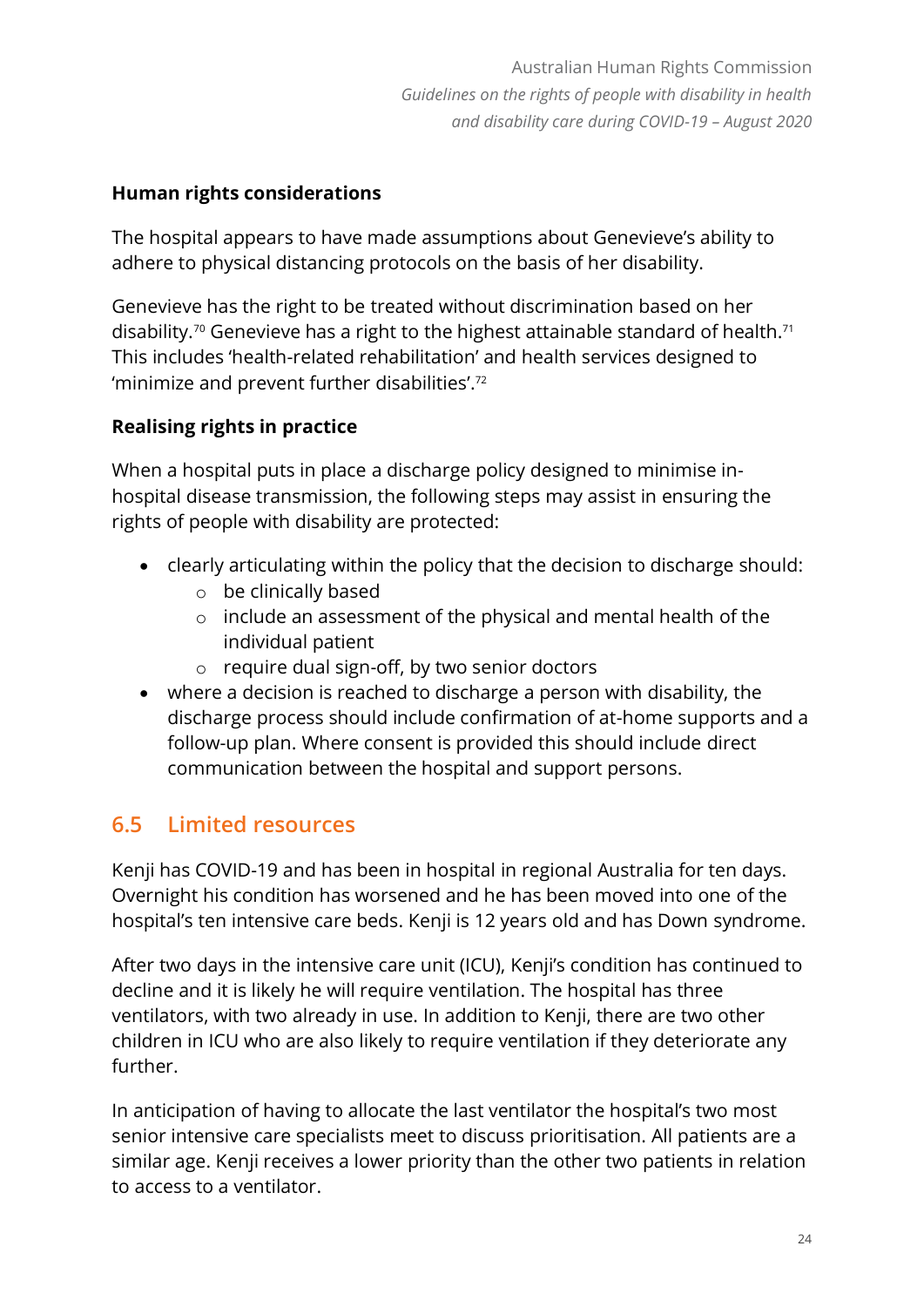### **Human rights considerations**

Kenji's family are concerned that the specialists have made an assumption about Kenji's likelihood of surviving ventilation based on his Down syndrome diagnosis.

Kenji has the right to be treated without discrimination based on his disability.<sup>73</sup> Kenji also has the right to the highest attainable standard of health, <sup>74</sup> and most importantly the right to life.<sup>75</sup> Kenji has a right to the effective enjoyment of life 'on an equal basis with others'. <sup>76</sup> In addition, as a child, Kenji has a specific right to enjoy all of his human rights, including the right to life, on 'an equal basis with other children'.<sup>77</sup>

# **Realising rights in practice**

When a hospital and its senior intensive care specialists prioritise the provision of limited life-saving resources, like ventilators, the following steps may assist in ensuring the rights of people with disability are protected:

- clearly articulating within any applicable policy (including one derived from the ANZICS General Principles) that all decisions must:
	- o be clinically based
	- o include a medical assessment of the individual patient
	- o not be based on assumptions about the quality of a person's life after treatment because of their disability
- providing for an independent review of any decision not to allocate lifesaving resources to a person with disability or otherwise
- providing patients with access to an independent health advocate.

# **6.6 'Do not resuscitate' directions**

Sean lives in an aged care facility. There has recently been an outbreak of COVID-19 in another facility owned by the same operator. The operator has asked all its facilities to support residents to 'get their affairs in order' including providing template advance care directives which include 'do not resuscitate' directions in the event of a COVID-19 outbreak at the facility.

The operator has taken this step on the basis that most of the facility's residents are near the end of their life and having a 'do not resuscitate' direction in place will allow them to avoid a traumatic medical intervention.

Sean has cerebral palsy and uses a wheelchair. He is 55 years old.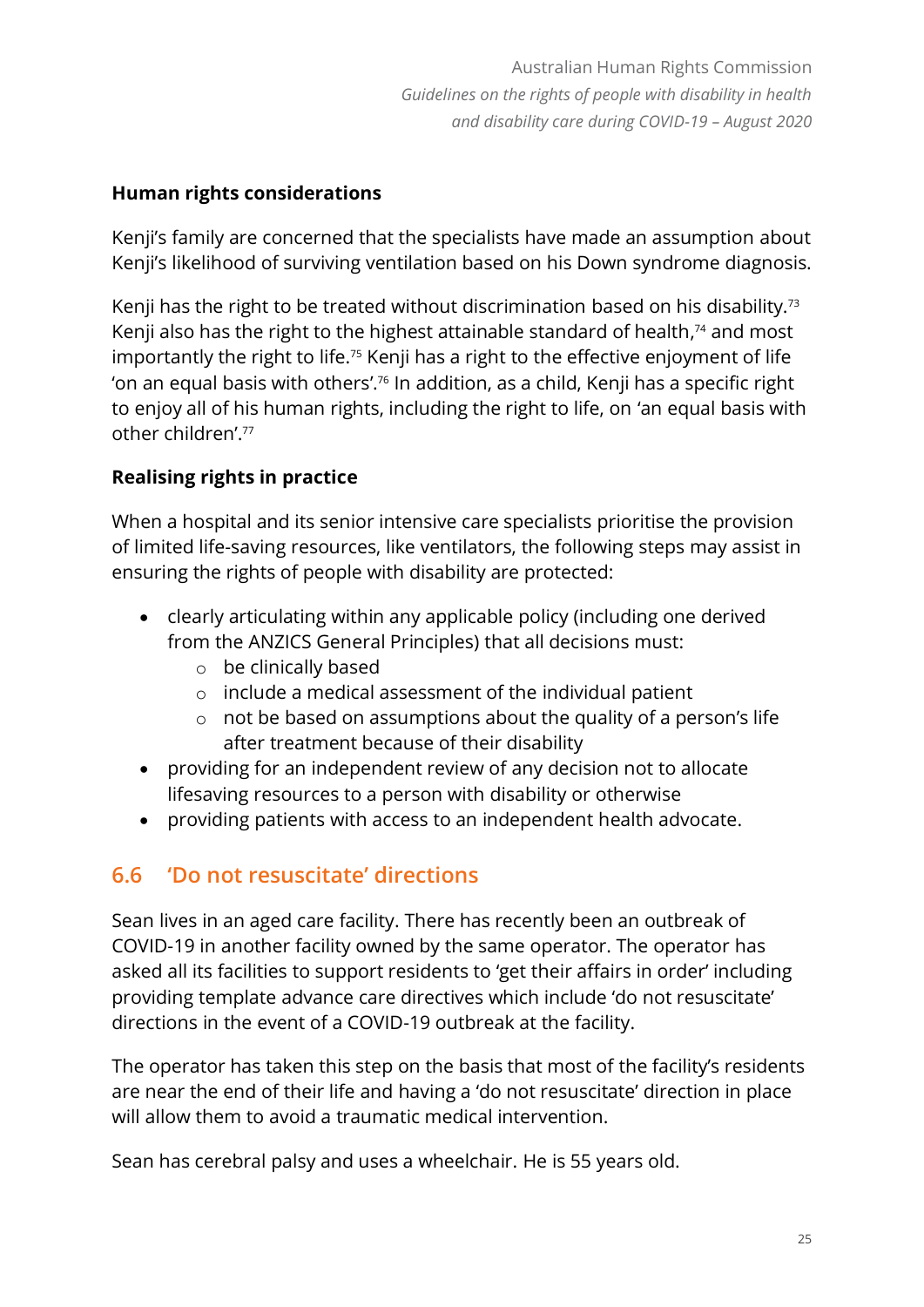The manager of Sean's facility has followed up with him twice to collect the signed form. Sean does not want to sign the form and has made this clear to the manager, but the manager continues to insist.

#### **Human rights considerations**

The manager of Sean's facility appears to have made an assumption about his right to life saving intervention based on his residence at the facility, which is directly connected to his disability. The operator may also have made improper assumptions about the wishes of the residents as a whole, in the way in which 'do not resuscitate' directions have been solicited. Aside from any breaches of professional conduct rules or legal regulations that may apply to the conduct of the manager or the operator, the manager's conduct is potentially a breach of Sean's human rights.

Sean has the right to be treated without discrimination based on his disability.<sup>78</sup> Sean also has the right to the highest attainable standard of health,<sup>79</sup> and most importantly the right to life.<sup>80</sup> Sean has a right to the effective enjoyment of life 'on an equal basis with others'.<sup>81</sup> A key part of Sean's being able to realise all of these rights is his right to be able to exercise his legal capacity without 'undue influence' and with appropriate communication support. <sup>82</sup> If Sean needs support in exercising his legal capacity he has a right to access that support.<sup>83</sup>

### **Realising rights in practice**

Providing residents with a pre-prepared treatment direction of any type and asking them to sign it is likely to raise a presumption of undue influence.

To support the protection of the rights of people with disability, and others, in a residential care setting it should be clear in the operator's policies that residents should not be asked to sign any documentation without access to an independent advocate who can communicate in an accessible manner and support them in making a decision.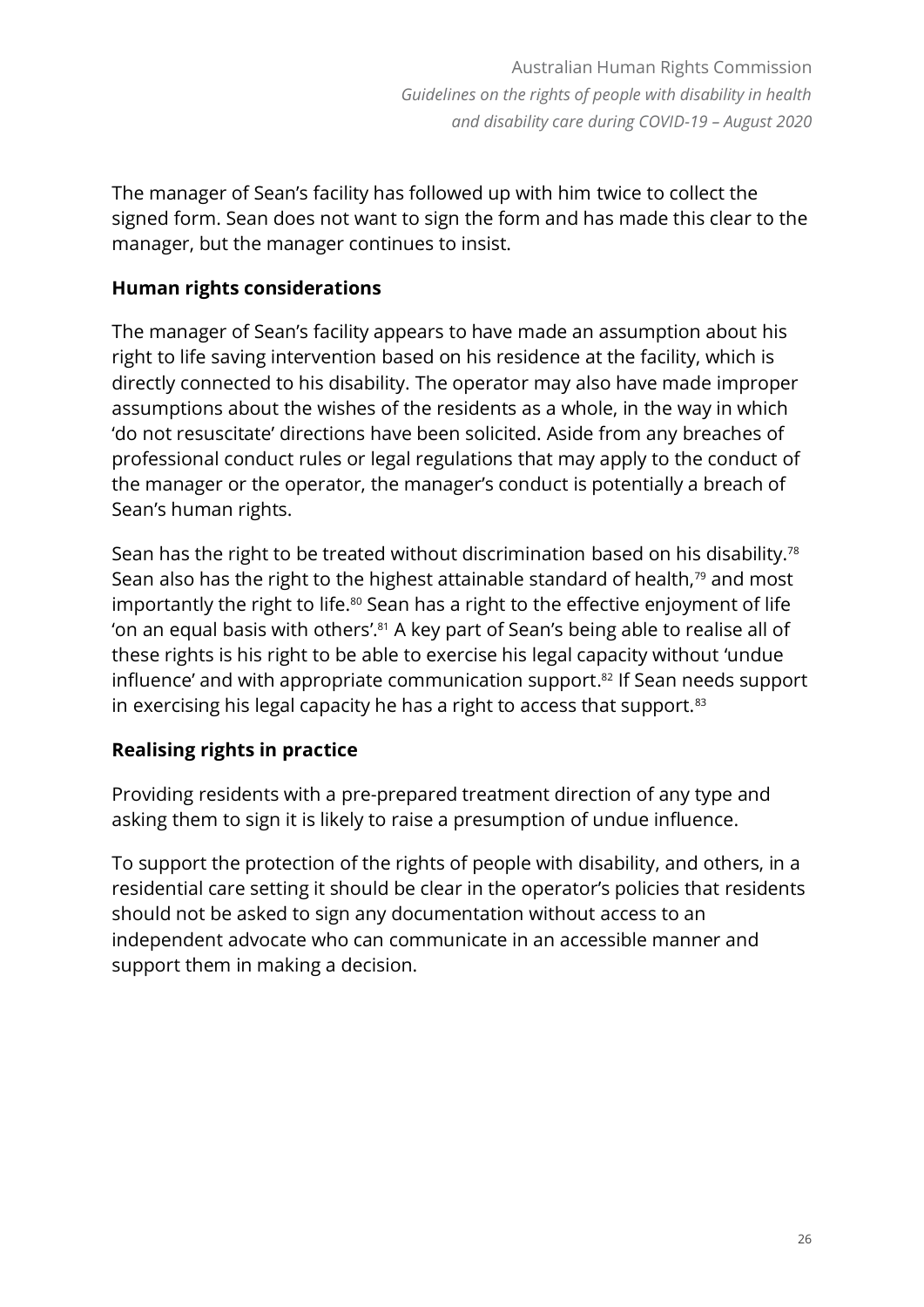# **7 Additional resources**

#### **Information about COVID-19**

For additional information and resources relating to the impact of COVID-19 on people with disability please refer to the dedicated webpages of the following agencies and organisations:

- [Department of Health](https://www.health.gov.au/news/health-alerts/novel-coronavirus-2019-ncov-health-alert/advice-for-people-at-risk-of-coronavirus-covid-19/coronavirus-covid-19-advice-for-people-with-disability) $84$
- [Department of](https://www.dss.gov.au/disability-and-carers/information-and-referrals-for-people-with-disability-and-their-supporters-about-coronavirus-covid-19) Social Services<sup>85</sup>
- Australian [Human Rights Commission](https://humanrights.gov.au/our-work/commission-general/covid-19-information)<sup>86</sup>
- $\bullet$  [Ideas](https://www.ideas.org.au/covid-crisis.html)<sup>87</sup>
- [Queenslanders with Disability Network.](https://www.qdn.org.au/knowyourrightscovid19) 88

#### **State and territory human rights commissions**

Links to the websites of each of the state and territory human rights commissions or agencies can be found on the [Australian Human Rights](https://humanrights.gov.au/our-work/legal/web-links#ad)  [Commission's website](https://humanrights.gov.au/our-work/legal/web-links#ad). These provide information on the anti-discrimination and human rights legislation in place around Australia.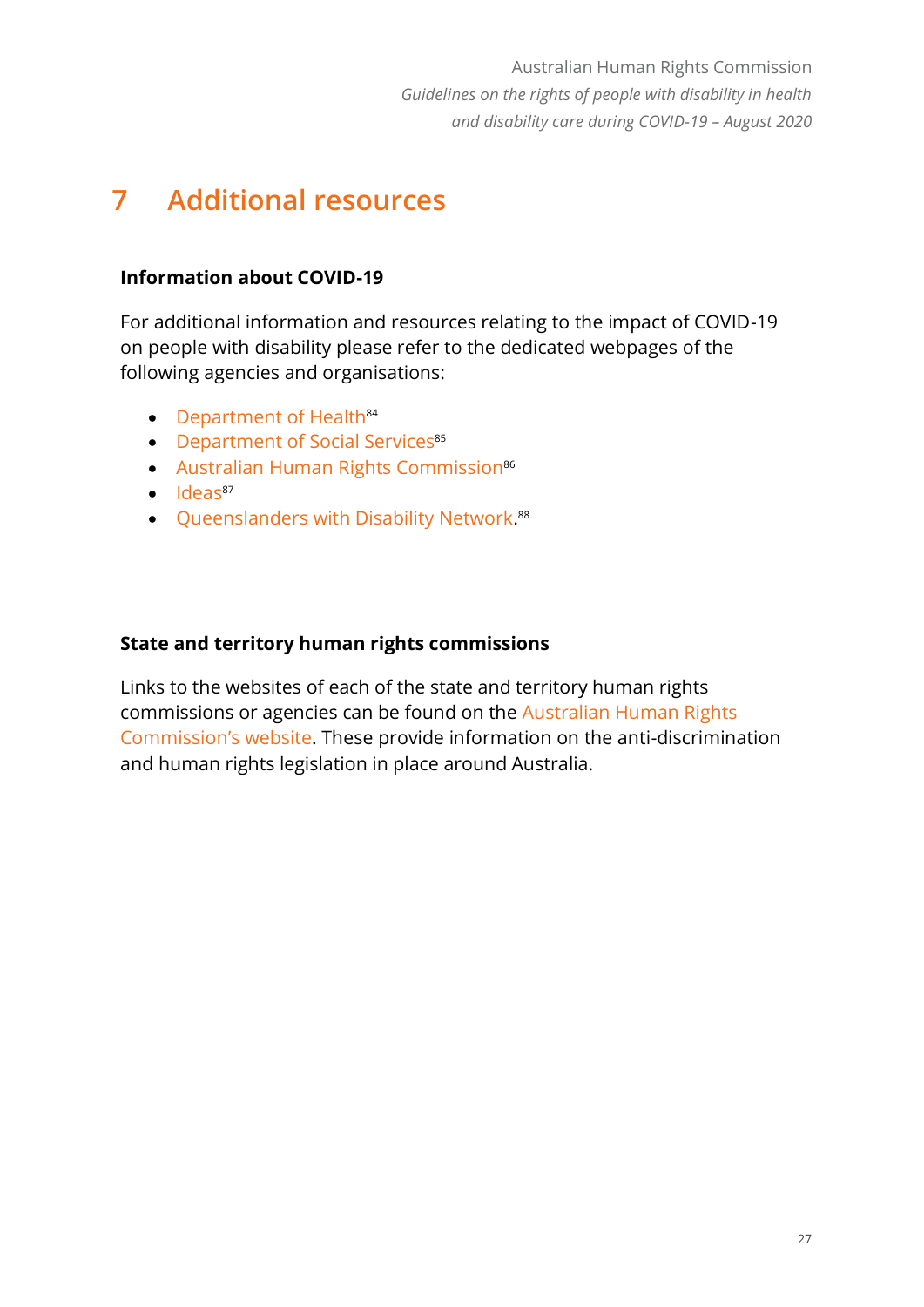#### **Endnotes**

[<https://www.ohchr.org/EN/NewsEvents/Pages/DisplayNews.aspx?NewsID=25942&LangID=E>](https://www.ohchr.org/EN/NewsEvents/Pages/DisplayNews.aspx?NewsID=25942&LangID=E).

<sup>6</sup> The Committee on the Rights of Persons with Disabilities (CRPD) is the body of independent experts which monitors implementation of the CRPD by the States Parties. All States parties are obliged to submit regular reports to the Committee on how the rights are being implemented.' See the CRPD Committee's website for further information:

[<https://www.ohchr.org/EN/HRBodies/CRPD/Pages/CRPDIndex.aspx>](https://www.ohchr.org/EN/HRBodies/CRPD/Pages/CRPDIndex.aspx).

<sup>7</sup> *Disability Discrimination Act 1992* (Cth) s 4(1).

<sup>8</sup> Australian Bureau of Statistics, *Survey of Disability, Ageing and Carers, Summary of Findings 2018* (Catalogue No 4430.0, 24 October 2019).

<sup>9</sup> Australian Bureau of Statistics, *Survey of Disability, Ageing and Carers, Summary of Findings 2018* (Catalogue No 4430.0, 24 October 2019).

<sup>10</sup> Australian Institute of Health and Welfare, *People with Disability in Australia* (Cat no DIS 72, September 2019) [<https://www.aihw.gov.au/reports/disability/people-with-disability-in](https://www.aihw.gov.au/reports/disability/people-with-disability-in-australia/personal-factors)[australia/personal-factors>](https://www.aihw.gov.au/reports/disability/people-with-disability-in-australia/personal-factors).

<sup>11</sup> Australian Bureau of Statistics, *Survey of Disability, Ageing and Carers, Summary of Findings 2018* (Catalogue No 4430.0, 24 October 2019).

<sup>12</sup> Australian Institute of Health and Welfare, *People with Disability in Australia* (Cat no DIS 72, September 2019) [<https://www.aihw.gov.au/reports/disability/people-with-disability-in](https://www.aihw.gov.au/reports/disability/people-with-disability-in-australia/social-support)[australia/social-support>](https://www.aihw.gov.au/reports/disability/people-with-disability-in-australia/social-support).

<sup>13</sup> 'Diagnostic overshadowing' in the context of disability refers to a situation where a health professional makes an assumption that a patient's symptoms are related to their disability, rather than exploring alternative causes. This may result in a delay in appropriate treatment.

<sup>14</sup> Transcript of Proceedings, *Public Hearing – Day 9 – Health care*, Royal Commission into Violence, Abuse, Neglect and Exploitation of People with Disability (28 February 2020),

[<https://disability.royalcommission.gov.au/publications/transcript-day-9-health-care-sydney>](https://disability.royalcommission.gov.au/publications/transcript-day-9-health-care-sydney). <sup>15</sup> 'Community update: COVID-19', *Australian Human Rights Commission* (E-Bulletin, 8 April 2020)

[<https://www.humanrights.gov.au/about/news/e-bulletin/community-update-covid-19-8-april-](https://www.humanrights.gov.au/about/news/e-bulletin/community-update-covid-19-8-april-2020)[2020>](https://www.humanrights.gov.au/about/news/e-bulletin/community-update-covid-19-8-april-2020).

<sup>&</sup>lt;sup>1</sup> Samuel Bagenstos, 'May Hospitals Withhold Ventilators from COVID-19 Patients with Pre-Existing Disabilities? Notes on the Law and Ethics of Disability-Based Medical Rationing' (2020/2021) 130 *Yale Law Journal Forum* 1.

<sup>2</sup> *Disability Discrimination Act 1992* (Cth) s 67(1)(k).

<sup>3</sup> *Australian Human Rights Commission Act 1986* (Cth) s 11(1)(n).

<sup>&</sup>lt;sup>4</sup> It should be noted the field of bioethics is distinct from international human rights law. This distinction is beyond the scope of these Guidelines but further information may be found in Catalina Devandas Aguilar, *Report of the Special Rapporteur on the rights of persons with disabilities*, UN Doc A/HRC/43/41 (17 December 2019) and the papers referred to therein.

<sup>5</sup> Committee on the Rights of Persons with Disabilities, 'Statement on COVID-19 and the human rights of persons with disabilities', *UN Office of the High Commissioner for Human Rights* (Web Page, 9 June 2020)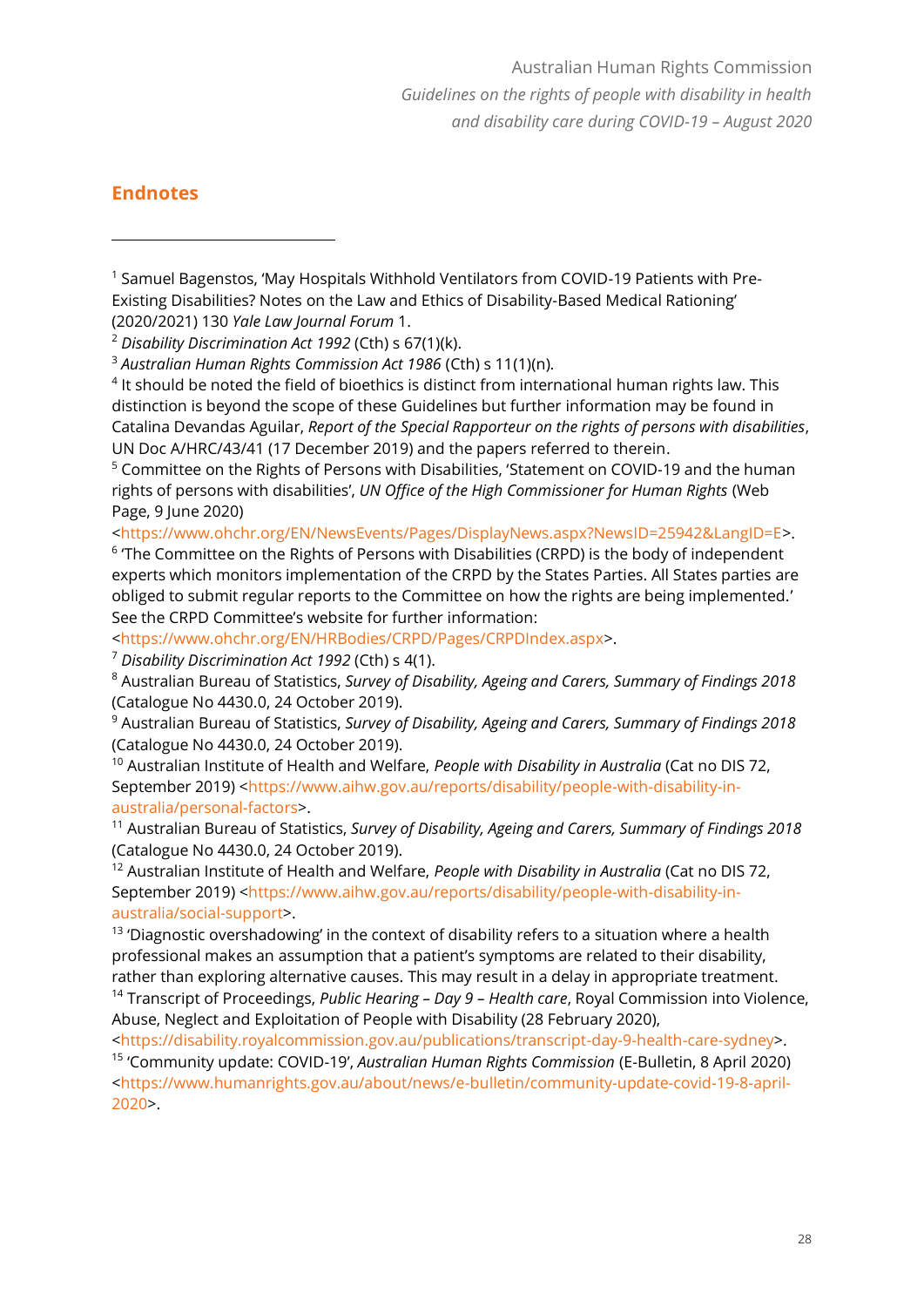<sup>17</sup> Robin Banks et al, 'Statement of concern-COVID-19: human rights, disability and ethical decision making', *Disabled People's Organisations Australia* (Publication, 14 April 2020) [<https://dpoa.org.au/wp-content/uploads/2020/04/Statement-of-Concern-COVID-19-Human](https://dpoa.org.au/wp-content/uploads/2020/04/Statement-of-Concern-COVID-19-Human-rights-disability-and-ethical-decision-making_Final.pdf)[rights-disability-and-ethical-decision-making\\_Final.pdf>](https://dpoa.org.au/wp-content/uploads/2020/04/Statement-of-Concern-COVID-19-Human-rights-disability-and-ethical-decision-making_Final.pdf).

<sup>18</sup> Catalina Devandas Aguilar, Special Rapporteur, 'COVID-19: Who is protecting the people with disabilities? – UN rights expert', *UN Office of the High Commissioner for Human Rights* (Web Page, 17 March 2020)

[<https://www.ohchr.org/EN/NewsEvents/Pages/DisplayNews.aspx?NewsID=25725&LangID=E&fb](https://www.ohchr.org/EN/NewsEvents/Pages/DisplayNews.aspx?NewsID=25725&LangID=E&fbclid=IwAR0BtrEp7xOtFlARx_MRhcdxTyNJCVymIS0eBi55zc8Q4P9QysdtzvZDS3k) [clid=IwAR0BtrEp7xOtFlARx\\_MRhcdxTyNJCVymIS0eBi55zc8Q4P9QysdtzvZDS3k>](https://www.ohchr.org/EN/NewsEvents/Pages/DisplayNews.aspx?NewsID=25725&LangID=E&fbclid=IwAR0BtrEp7xOtFlARx_MRhcdxTyNJCVymIS0eBi55zc8Q4P9QysdtzvZDS3k).

<sup>19</sup> "No exceptions with COVID-19: "Everyone has the right to life-saving interventions" – UN experts say', *UN Office of the High Commissioner for Human Rights* (Web Page, 26 March 2020) [<https://www.ohchr.org/EN/NewsEvents/Pages/DisplayNews.aspx?NewsID=25746&LangID=E>](https://www.ohchr.org/EN/NewsEvents/Pages/DisplayNews.aspx?NewsID=25746&LangID=E).

 $20$  Antonio Guterres, 'We have a unique opportunity to design and implement more inclusive and accessible societies', *United Nations COVID-19 response* (Web Page, 6 May 2020)

[<https://www.un.org/en/coronavirus/we-have-unique-opportunity-design-and-implement-more](https://www.un.org/en/coronavirus/we-have-unique-opportunity-design-and-implement-more-inclusive-and-accessible-societies)[inclusive-and-accessible-societies>](https://www.un.org/en/coronavirus/we-have-unique-opportunity-design-and-implement-more-inclusive-and-accessible-societies).

21 'COVID-19: Bachelet urges States to take extra steps to include people with disabilities', *UN Office of the High Commissioner for Human Rights* (Web Page, 30 April 2020),

[<https://www.ohchr.org/EN/NewsEvents/Pages/DisplayNews.aspx?NewsID=25847&LangID=E>](https://www.ohchr.org/EN/NewsEvents/Pages/DisplayNews.aspx?NewsID=25847&LangID=E). <sup>22</sup> 'Policy Brief: Disability-Inclusive Response to COVID-19', *UN Sustainable Development Group* (Publication, May 2020) [<https://unsdg.un.org/resources/policy-brief-disability-inclusive](https://unsdg.un.org/resources/policy-brief-disability-inclusive-response-covid-19)[response-covid-19>](https://unsdg.un.org/resources/policy-brief-disability-inclusive-response-covid-19).

<sup>23</sup> World Health Organization, 'Addressing human rights as key to the COVID-19 response', (Publication, 21 April 2020) [<https://www.who.int/publications-detail/addressing-human-rights](https://www.who.int/publications-detail/addressing-human-rights-as-key-to-the-covid-19-response)[as-key-to-the-covid-19-response>](https://www.who.int/publications-detail/addressing-human-rights-as-key-to-the-covid-19-response).

24 'COVID-19: Ethical decision-making for First Peoples Living with Disability', *First Peoples Disabilities Network Australia* (Publication, April 2020) [<https://fpdn.org.au/wp](https://fpdn.org.au/wp-content/uploads/2020/04/COVID-19-Ethical-decision-making-for-First-Peoples-Living-with-Disability.pdf)[content/uploads/2020/04/COVID-19-Ethical-decision-making-for-First-Peoples-Living-with-](https://fpdn.org.au/wp-content/uploads/2020/04/COVID-19-Ethical-decision-making-for-First-Peoples-Living-with-Disability.pdf)[Disability.pdf>](https://fpdn.org.au/wp-content/uploads/2020/04/COVID-19-Ethical-decision-making-for-First-Peoples-Living-with-Disability.pdf).

<sup>25</sup> See for example: Hannah Kuper et al, 'Disability-inclusive COVID-19 response: What it is, why it is important and what we can learn from the United Kingdom's response', [version 1; peer review: 2 approved] *Wellcome Open Research* (Kuper et al Open Letter, 28 April 2020) *<*[https://doi.org/10.12688/wellcomeopenres.15833.1>](https://doi.org/10.12688/wellcomeopenres.15833.1); and 'Disability, COVID-19 and Triage: Exploring Resource Allocation and the Framing of Disability', *Petrie-Flom Center for Health Law* 

*Policy, Biotechnology, and Bioethics at Harvard Law School* (Web Page, 14 April 2020) [<https://petrieflom.law.harvard.edu/events/details/book-launch-disability-health-law-and](https://petrieflom.law.harvard.edu/events/details/book-launch-disability-health-law-and-bioethics)[bioethics>](https://petrieflom.law.harvard.edu/events/details/book-launch-disability-health-law-and-bioethics).

<sup>26</sup> Office of the High Commissioner for Human Rights, 'COVID-19 and the Rights of Persons with Disabilities: Guidance' (Publication, 29 April 2020)

[<https://www.ohchr.org/Documents/Issues/Disability/COVID-](https://www.ohchr.org/Documents/Issues/Disability/COVID-19_and_The_Rights_of_Persons_with_Disabilities.pdf)

19 and The Rights of Persons with Disabilities.pdf>.

 $27$  The CRPD is applicable to all levels of government by virtue of Article 4(5).

 $16$  'Statement of Concern: The response to the COVID-19 pandemic for people with disability *Royal Commission into Violence, Abuse, Neglect and Exploitation of People with Disability* (Publication, 26 March 2020) [<https://disability.royalcommission.gov.au/system/files/2020-03/COVID-](https://disability.royalcommission.gov.au/system/files/2020-03/COVID-19%20Statement%20of%20concern.pdf)[19%20Statement%20of%20concern.pdf>](https://disability.royalcommission.gov.au/system/files/2020-03/COVID-19%20Statement%20of%20concern.pdf).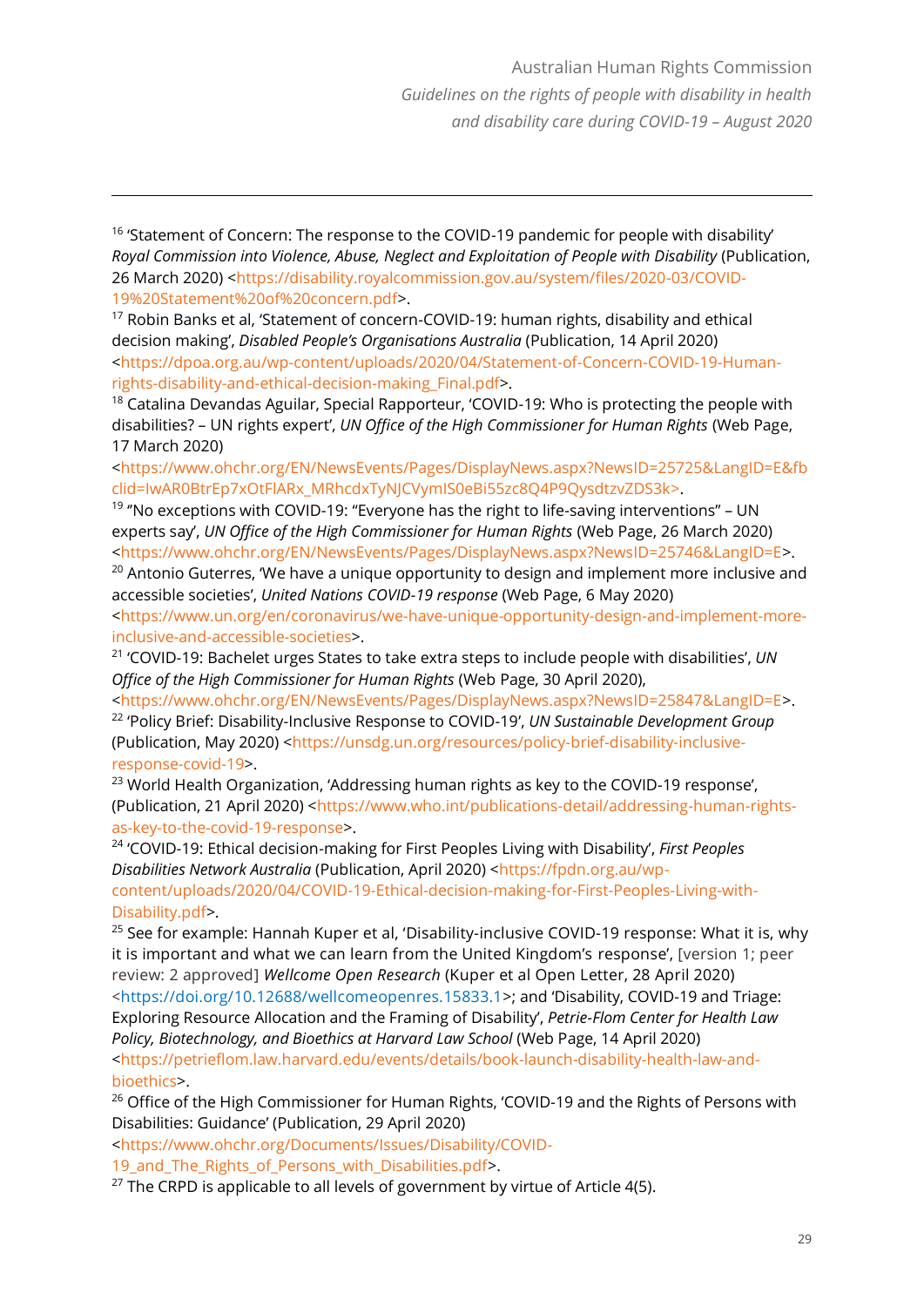<sup>28</sup> Ilias Bantekas et al *The UN Convention on the Rights of Persons with Disabilities: A Commentary* (Oxford University Press, 2018) 90.

<sup>29</sup> Ilias Bantekas et al *The UN Convention on the Rights of Persons with Disabilities: A Commentary* (Oxford University Press, 2018) 91.

<sup>30</sup> Ilias Bantekas et al *The UN Convention on the Rights of Persons with Disabilities: A Commentary* (Oxford University Press, 2018) 92.

<sup>31</sup> 'Intersectionality' refers to the overlapping characteristics of a person's identity (for example, race, gender, sexual orientation, disability) which may combine to result in discrimination and disadvantage.

<sup>32</sup> Ilias Bantekas et al *The UN Convention on the Rights of Persons with Disabilities: A Commentary* (Oxford University Press, 2018) 93.

<sup>33</sup> Ilias Bantekas et al *The UN Convention on the Rights of Persons with Disabilities: A Commentary* (Oxford University Press, 2018) 93.

<sup>34</sup> Committee on the Rights of Persons with Disabilities, *General*

*Comment No 1: Article 12: Equal Recognition before the Law*, UN Doc

CRPD/C/GC/1 (11 April 2014) [17].

<sup>35</sup> 'OCR Issues Bulletin on Civil Rights Laws and HIPAA Flexibilities That Apply During the COVID-19 Emergency', *US Department of Health and Human Services* (Press Release, 28 March 2020) [<https://www.hhs.gov/about/news/2020/03/28/ocr-issues-bulletin-on-civil-rights-laws-and-hipaa](https://www.hhs.gov/about/news/2020/03/28/ocr-issues-bulletin-on-civil-rights-laws-and-hipaa-flexibilities-that-apply-during-the-covid-19-emergency.html)[flexibilities-that-apply-during-the-covid-19-emergency.html>](https://www.hhs.gov/about/news/2020/03/28/ocr-issues-bulletin-on-civil-rights-laws-and-hipaa-flexibilities-that-apply-during-the-covid-19-emergency.html).

<sup>36</sup> Ilias Bantekas et al *The UN Convention on the Rights of Persons with Disabilities: A Commentary* (Oxford University Press, 2018) 95.

<sup>37</sup> *Convention on the Rights of Persons with Disabilities*, opened for signature 30 March 2007, 2515 UNTS 3 (entered into force 3 May 2008) art 2.

<sup>38</sup> Ilias Bantekas et al *The UN Convention on the Rights of Persons with Disabilities: A Commentary* (Oxford University Press, 2018) 97.

<sup>39</sup> Ilias Bantekas et al *The UN Convention on the Rights of Persons with Disabilities: A Commentary* (Oxford University Press, 2018) 98.

<sup>40</sup> Ilias Bantekas et al *The UN Convention on the Rights of Persons with Disabilities: A Commentary* (Oxford University Press, 2018) 101.

<sup>41</sup> Ilias Bantekas et al *The UN Convention on the Rights of Persons with Disabilities: A Commentary* (Oxford University Press, 2018) 102.

<sup>42</sup> *Disability Discrimination Act 1992* (Cth) ss 3, 5, 6.

<sup>43</sup> *Disability Discrimination Act* 1992 (Cth) ss 5(2), 6(2). The concept of 'reasonable adjustments', as referenced in the *Disability Discrimination Act 1992* (Cth), is similar to the concept of 'reasonable accommodation' in the CRPD. *Convention on the Rights of Persons with Disabilities*, opened for signature 30 March 2007, 2515 UNTS 3 (entered into force 3 May 2008) art 5.

44 'Human rights-based approaches', *Australian Human Rights Commission* (Web Page, 18 June 2013) [<https://www.humanrights.gov.au/our-work/rights-and-freedoms/human-rights-based](https://www.humanrights.gov.au/our-work/rights-and-freedoms/human-rights-based-approaches)[approaches>](https://www.humanrights.gov.au/our-work/rights-and-freedoms/human-rights-based-approaches).

45 *'*Clinical Frailty Scale', *Dalhousie University* (Web Page, 25 June 2020)

[<https://www.dal.ca/sites/gmr/our-tools/clinical-frailty-scale.html>](https://www.dal.ca/sites/gmr/our-tools/clinical-frailty-scale.html).

<sup>46</sup> 'Clinical Frailty Scale', *Specialised Clinical Frailty Network* (Web Page, 25 June 2020) [<https://www.scfn.org.uk/clinical-frailty-scale>](https://www.scfn.org.uk/clinical-frailty-scale).

<sup>47</sup> Ruth Hubbard et al 'Frailty in the Face of COVID-19' (July 2020) 49(4) *Age and ageing* 499, 500.

<sup>48</sup> Ruth Hubbard et al 'Frailty in the Face of COVID-19' (July 2020) 49(4) *Age and ageing* 499, 500.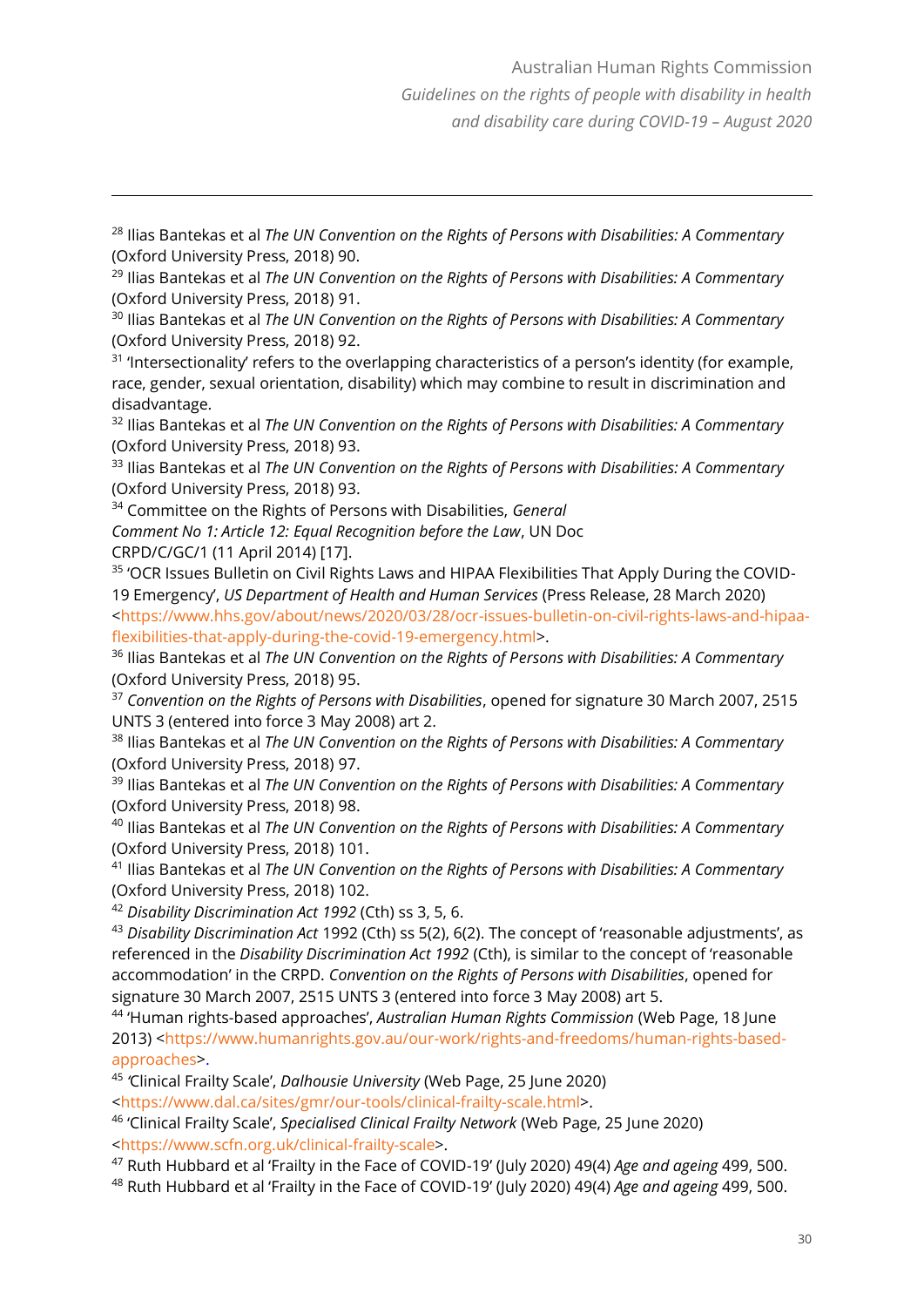49 'Guiding principles for complex decision making during Pandemic COVID-19', *The Australian and New Zealand Intensive Care Society* (Publication, undated) [<https://www.anzics.com.au/wp](https://www.anzics.com.au/wp-content/uploads/2020/04/ANZI_3367_Guiding-Principles.pdf)[content/uploads/2020/04/ANZI\\_3367\\_Guiding-Principles.pdf>](https://www.anzics.com.au/wp-content/uploads/2020/04/ANZI_3367_Guiding-Principles.pdf).

50 'Guiding principles for complex decision making during Pandemic COVID-19', *The Australian and New Zealand Intensive Care Society* (Publication, undated) 4 [<https://www.anzics.com.au/wp](https://www.anzics.com.au/wp-content/uploads/2020/04/ANZI_3367_Guiding-Principles.pdf)[content/uploads/2020/04/ANZI\\_3367\\_Guiding-Principles.pdf>](https://www.anzics.com.au/wp-content/uploads/2020/04/ANZI_3367_Guiding-Principles.pdf).

51 'Guiding principles for complex decision making during Pandemic COVID-19', *The Australian and New Zealand Intensive Care Society* (Publication, undated) 6 [<https://www.anzics.com.au/wp](https://www.anzics.com.au/wp-content/uploads/2020/04/ANZI_3367_Guiding-Principles.pdf)[content/uploads/2020/04/ANZI\\_3367\\_Guiding-Principles.pdf>](https://www.anzics.com.au/wp-content/uploads/2020/04/ANZI_3367_Guiding-Principles.pdf).

 $52$  See also CRPD article 4(3) (duty to consult with people with disability), article 6 (women), article 7 (children), article 14 (right to liberty and security of the person), article 17 (physical and mental integrity), article 23 (family), article 31 (collection of data): *Convention on the Rights of Persons with Disabilities*, opened for signature 30 March 2007, 2515 UNTS 3 (entered into force 3 May 2008). <sup>53</sup> *Convention on the Rights of Persons with Disabilities*, opened for signature 30 March 2007, 2515

UNTS 3 (entered into force 3 May 2008) art 11.

<sup>54</sup> *Convention on the Rights of Persons with Disabilities*, opened for signature 30 March 2007, 2515 UNTS 3 (entered into force 3 May 2008) art 25.

<sup>55</sup> *Convention on the Rights of Persons with Disabilities*, opened for signature 30 March 2007, 2515 UNTS 3 (entered into force 3 May 2008) art 10.

<sup>56</sup> *Convention on the Rights of Persons with Disabilities*, opened for signature 30 March 2007, 2515 UNTS 3 (entered into force 3 May 2008) art 5; Committee on the Rights of Persons with Disabilities, *General Comment No 6: Article 5: Equality and non-discrimination*, UN Doc CRPD/C/GC/6 (26 April 2018).

<sup>57</sup> *Convention on the Rights of Persons with Disabilities*, opened for signature 30 March 2007, 2515 UNTS 3 (entered into force 3 May 2008) art 12.

<sup>58</sup> *Convention on the Rights of Persons with Disabilities*, opened for signature 30 March 2007, 2515 UNTS 3 (entered into force 3 May 2008) arts 9, 21; Committee on the Rights of Persons with Disabilities, *General Comment No 2: Article 9: Accessibility*, UN Doc

CRPD/C/GC/2 (22 May 2014).

<sup>59</sup> Please note that real names are not used.

<sup>60</sup> *Convention on the Rights of Persons with Disabilities*, opened for signature 30 March 2007, 2515 UNTS 3 (entered into force 3 May 2008) art 5.

<sup>61</sup> *Convention on the Rights of Persons with Disabilities*, opened for signature 30 March 2007, 2515 UNTS 3 (entered into force 3 May 2008) art 20.

<sup>62</sup> *Convention on the Rights of Persons with Disabilities*, opened for signature 30 March 2007, 2515 UNTS 3 (entered into force 3 May 2008) art 25.

<sup>63</sup> *Convention on the Rights of Persons with Disabilities*, opened for signature 30 March 2007, 2515 UNTS 3 (entered into force 3 May 2008) art 5.

<sup>64</sup> *Convention on the Rights of Persons with Disabilities*, opened for signature 30 March 2007, 2515 UNTS 3 (entered into force 3 May 2008) art 5.

<sup>65</sup> *Convention on the Rights of Persons with Disabilities*, opened for signature 30 March 2007, 2515 UNTS 3 (entered into force 3 May 2008) arts 9, 21; Committee on the Rights of Persons with Disabilities, *General Comment No 2: Article 9: Accessibility*, UN Doc CRPD/C/GC/2 (22 May 2014) [40].

<sup>66</sup> *Convention on the Rights of Persons with Disabilities*, opened for signature 30 March 2007, 2515 UNTS 3 (entered into force 3 May 2008) art 25.